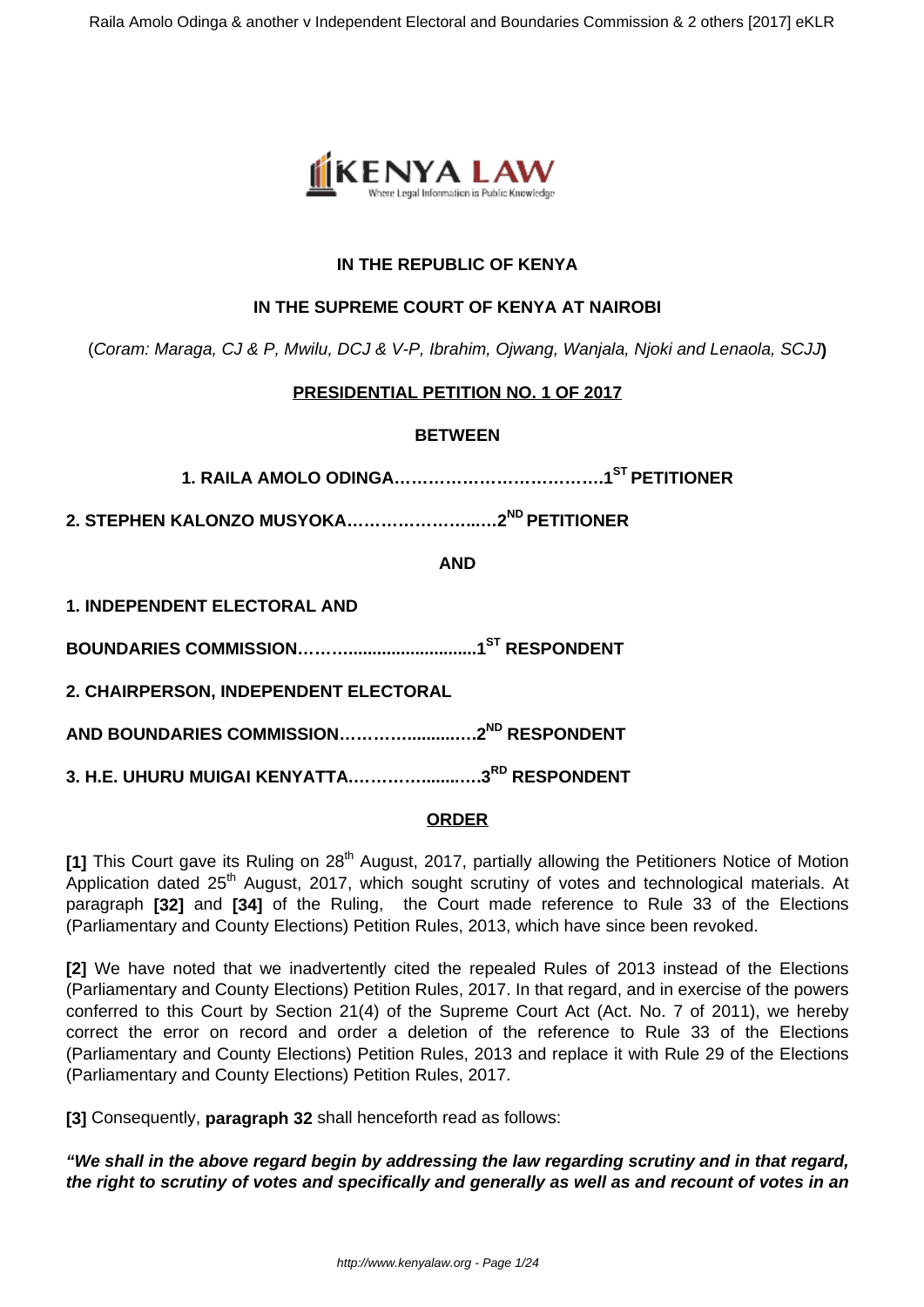**election petition is anchored on Section 82(1) of the Elections Act (Act. No 24 of 2011) and Rule 29 of the Elections (Parliamentary and County Elections) Petition Rules, 2017. The Presidential Election Petition Rules, 2017 are however silent on the issue of scrutiny."**

**[4]** On the same breadth, **paragraph 34** shall read as follows:

**"On the other hand and by way of comparison only, Rule 29 of the Elections (Parliamentary and County Elections) Petition Rules, 2017 provides:**

**"Scrutiny of votes.**

**(1) The parties to the proceedings may apply for scrutiny of the votes for purposes of establishing the validity of the votes cast.**

**(2) On an application under sub-rule (1), an election court may, if it is satisfied that there is sufficient reason, order for scrutiny or recount of the votes.**

**(3) The scrutiny or recount of votes ordered under sub-rule (2) shall be carried out under the direct supervision of the Registrar or Magistrate and shall be subject to the directions the election court gives.**

**(4) The Scrutiny or recount of votes in accordance with sub-rule (2) shall be confined to the polling stations in which the results are disputed and may include the examination of—**

**(a) the written statements made by the returning officers under the Act;** 

**(b) the printed copy of the Register of voters used during the elections sealed in a tamper proof envelope;**

**(c) the copies of the results of each polling station in which the results of the election are in dispute;**

- **(d) the written complaints of the candidates and their representatives;**
- **(e) the packets of spoilt ballots;**
- **(f) the marked copy register;**
- **(g) the packets of counterfoils of used ballot papers;**
- **(h) the packets of counted ballot papers;**
- **(i) the packets of rejected ballot papers;**
- **(j) the polling day diary; and**
- **(k) the statements showing the number of rejected ballot papers."**

**(5) …..**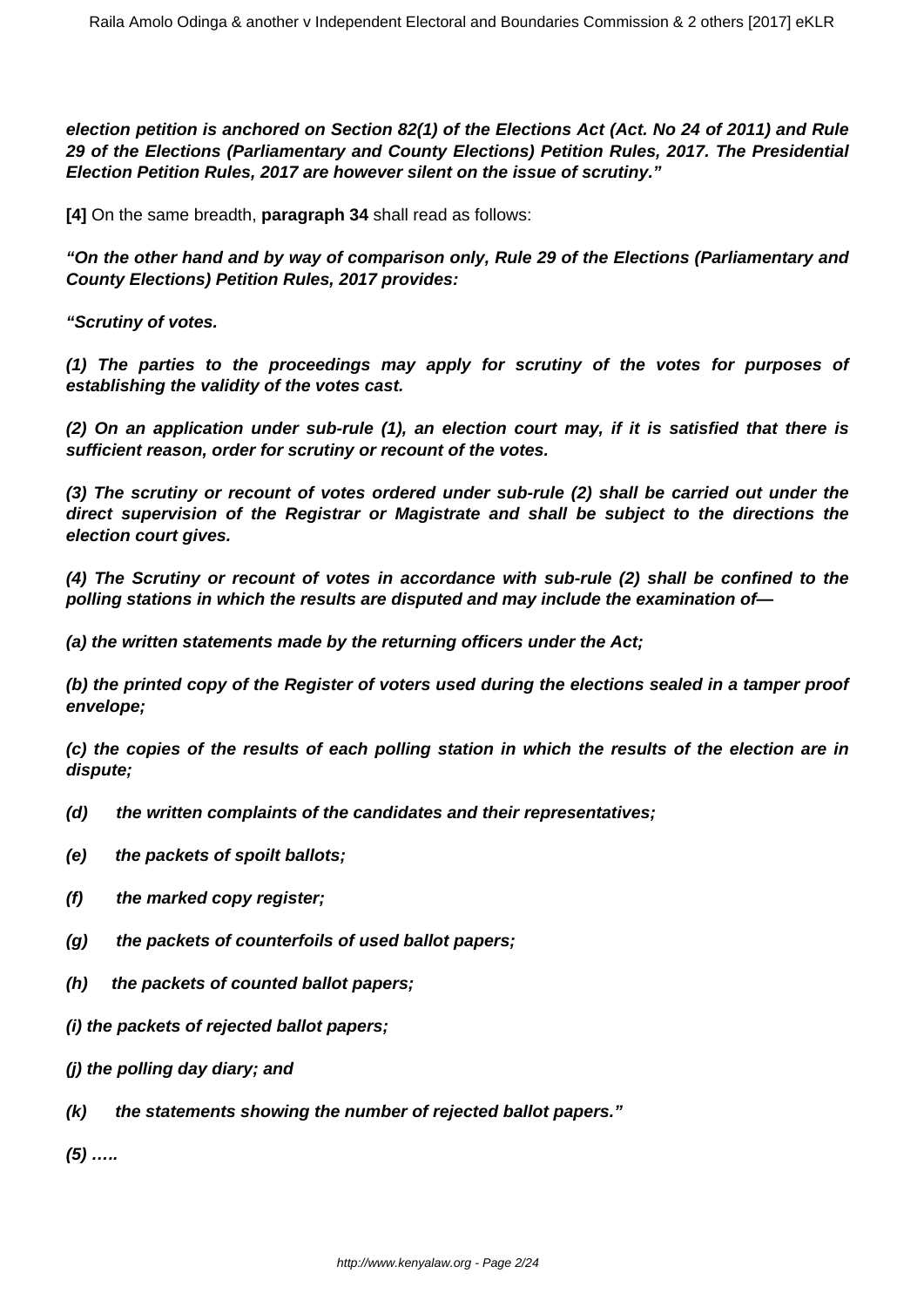[5] By virtue of this Order, the Ruling dated 28<sup>th</sup> August, 2017, is accordingly amended and this correction shall constitute part of the Ruling of the Court.

**DATED** and **DELIVERED** at **NAIROBI** this **11th** Day **September,** 2017.

| <b>D.K. MARAGA</b>                                              | <b>P.M. MWILU</b>                                        |
|-----------------------------------------------------------------|----------------------------------------------------------|
| <b>CHIEF JUSTICE &amp; PRESIDENT DEPUTY CHIEF JUSTICE &amp;</b> |                                                          |
|                                                                 | OF THE SUPREME COURT VICE-PRESIDENT OF THE SUPREME COURT |
|                                                                 |                                                          |
| <b>M.K. IBRAHIM</b>                                             | <b>J.B. OJWANG</b>                                       |
| <b>JUSTICE OF THE SUPREME</b>                                   | <b>JUSTICE OF THE SUPREME</b>                            |
| <b>COURT</b>                                                    | <b>COURT</b>                                             |
|                                                                 |                                                          |
| <b>S.C. WANJALA</b>                                             | N.S. NDUNG'U                                             |
| JUSTICE OF THE SUPREME JUSTICE OF THE SUPREME                   |                                                          |
| <b>COURT</b>                                                    | <b>COURT</b>                                             |
|                                                                 |                                                          |
| <b>I. LENAOLA</b>                                               |                                                          |
| <b>JUSTICE OF THE SUPREME COURT</b>                             |                                                          |
| I certify that this is a true copy                              |                                                          |
| of the original                                                 |                                                          |
| <b>REGISTRAR</b>                                                |                                                          |
| <b>SUPREME COURT OF KENYA</b>                                   |                                                          |

# **RULING OF THE COURT**

### **A. INTRODUCTION**

[1] The present petition was filed on 18<sup>th</sup> August 2017. At paragraph 27 thereof, the petitioners contend that "upon scrutiny of the total rejected and spoilt votes, this honourable court will confirm that a total of 395,510 votes were unlawfully deducted from the 1<sup>st</sup> petitioner and added to the 3<sup>rd</sup> respondent".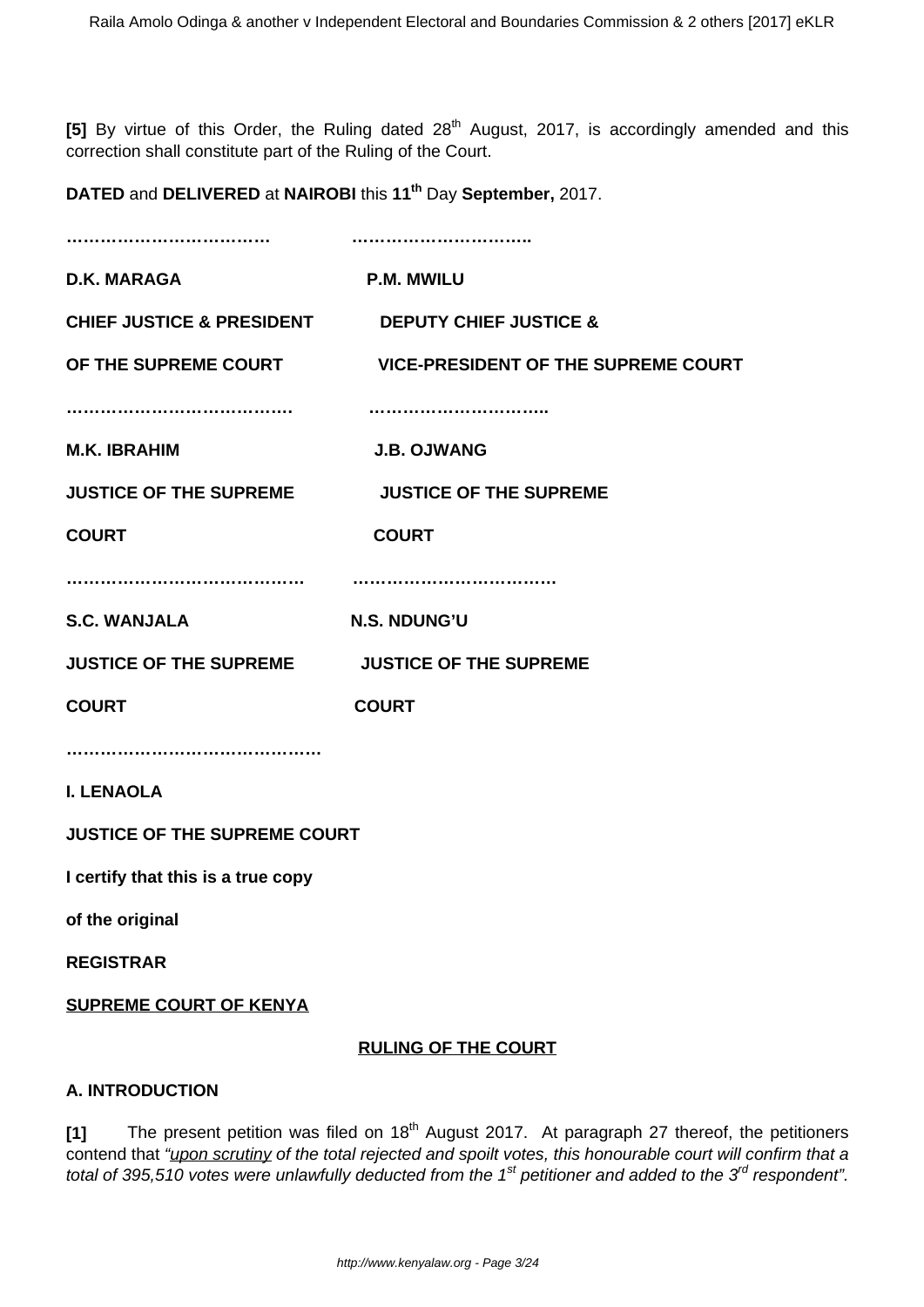**[2]** At paragraph 28, they further contend that "the discrepancy in rejected and spoilt votes as shown in the 1<sup>st</sup> respondent's forms 34B and its public portal, with the latter showing a significantly higher number".

**[3]** At paragraphs 21.2.1 they also claim that the data and information recorded in Forms 34A at the individual polling stations were not accurately and transparently entered into the KIEMS kit at the individual polling stations and specifically that in "more than 10,000 polling stations, the data entered into the KIEMS Kits was not consistent with the information and data from the respective Forms 34A."

**[4]** As regards Forms 34B, it is the petitioners' contention that the results declared in those forms were inconsistent with the results in Forms 34A which were the primary documents from which the former are required by law to be created. They plead in that regard that "in excess of 14,000 fatally defective returns from polling stations representing in excess of 7 Million votes" were allowed into the vote tally without verification at all.

**[5]** It is therefore their prayer in the petition in the above context, that the following orders ought to be granted and relevant to the present Ruling, namely:

 $"(a) \quad ...$ 

 $(b)$  ...

 $(c)$  A specific order for scrutiny of the rejected and spoilt votes;

 $(d)$  ...

(e) An order for scrutiny and audit of all the returns of the Presidential Election including but not limited to Forms 34A, 34B and 34C;

(f) An order for scrutiny and audit of the system and technology used by the  $1<sup>st</sup>$  respondent in the Presidential Election including but not limited to the KIEMS Kits, the Server(s); website/portal".

 $(g)$  …"

**[6]** Subsequent to the filing of the petition they filed a Notice of Motion dated 25<sup>th</sup> August 2017 and premised on Articles 19, 20, 22, 23(3), 35, 81, 86, 140, 159 and 258 of the Constitution, Section 39 and 44 of the Elections Act, Section 27 of the Independent Electoral and Boundaries Commission Act, Sections 12, 23 and 26 of the Supreme Court, Rule 18 of the Supreme Court (Presidential Election Petition) Rules, Access to Information Act and the Elections (Technology) Regulations. In the said Motion they seek the following orders:

"**1. This application be certified as extremely urgent, heard and orders given before the hearing of the substantive Petition.**

**2. The application be heard and determined expeditiously and in priority to the petition but in any event before 25th August 2017.**

**3. This honourable court be pleased to order the 1st respondent to give access to the petitioner/applicant to the following:**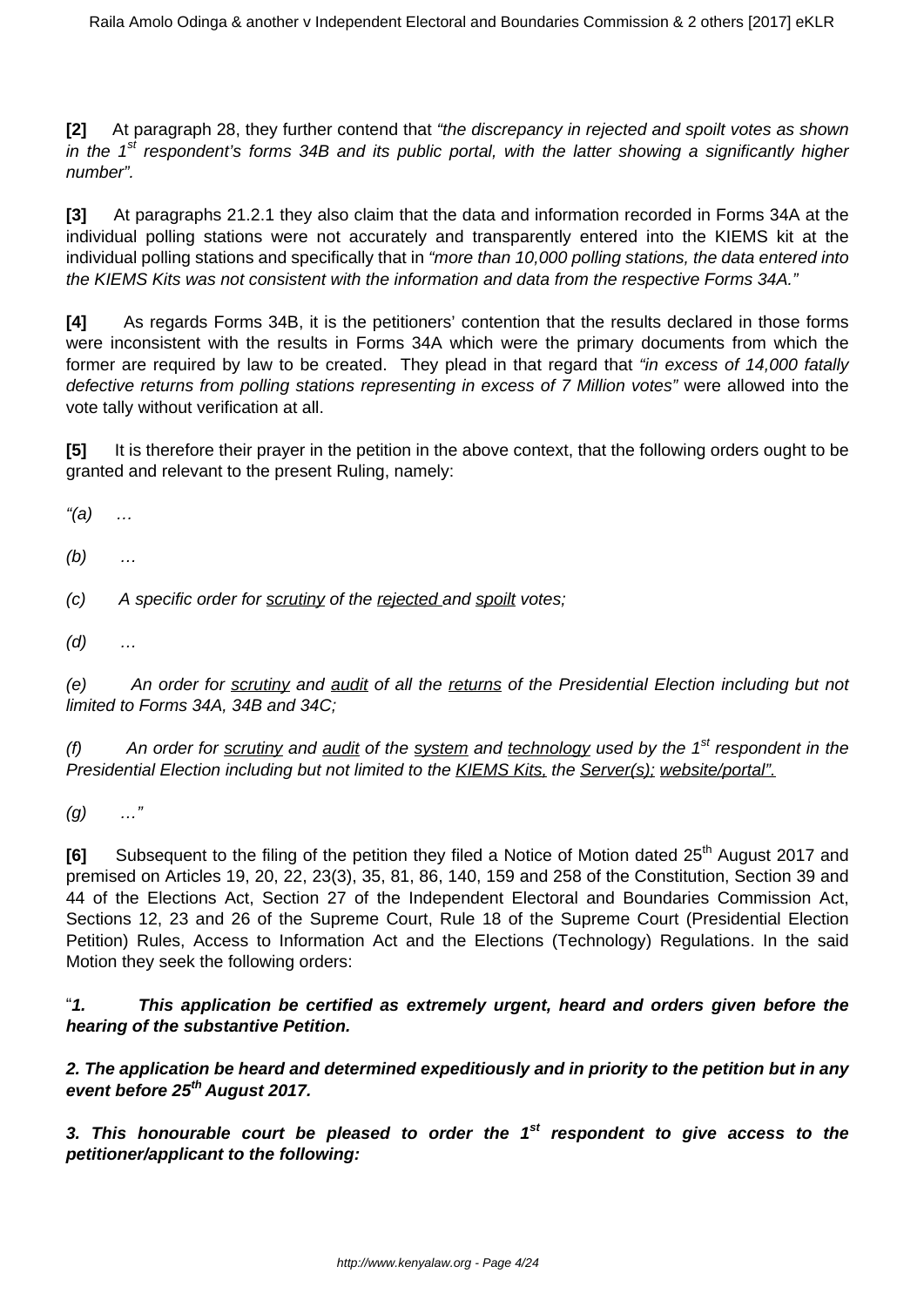**a. Direct, unfettered access to relevant persons and systems at Safran in order for the forensic information technology experts to fully understand the KIEMS system.**

**b. Full and unfettered physical and remote access to each biometric electronic appliance used at each voting/polling station location used to verify voters IP voters' identification against the list of registered voters and for the appliances to be forensically imaged to capture, inter alia, metadata such as data files, creation ties and dates, device IDs MAC addresses, IP.**

**c. Addresses, geographic and local communications mast information.**

**d. Full and unfettered physical and remote access to any local server(s) connected to the electronic device(s) used to verify voters' identification against the list of registered voters at each polling station, from which a forensic image will be taken.**

**e. Electronic device(s) used to capture Form 34A's and Form 34B's onto the KIEMS system and transmitted to a) the CTNs and b) the NTC.**

**f. Full and unfettered access to any form of scanning device which saved images onto access to any form of scanning device which saved images onto a access local server(s) for onward transmission.**

**g. Access to any scanning device which would serve to establish whether the Form 34A was captured, stored and forwarded in the expected timeframes.**

**h. Full and unfettered physical and remote access to any server(s) at the CTNs for storing and transmitting voting information.**

**i. Full and unfettered physical and remote access to any servers at the NTC for storing and transmitting voting information.** 

**j. Addresses, source and destination IP Addresses, server details and user details.**

**k. Full and unfettered to access to all source codes, including all programming codes, pursuant to The Election Regulation Technology, 2017,**

**4. This honourable court be pleased to order the 1st Respondent to give access to all Parties, the following information and data that is in the exclusive possession;**

**a. The IEBC Election Technology System Network Architecture for the period of 30 days before the elections to the date of the Order of this Court comprising but not limited to:**

**(i) All the servers used during the Elections;**

**(ii) number of servers;**

- **(iii) location of servers;**
- **(iv) firewalls;**
- **(v) IP addresses;**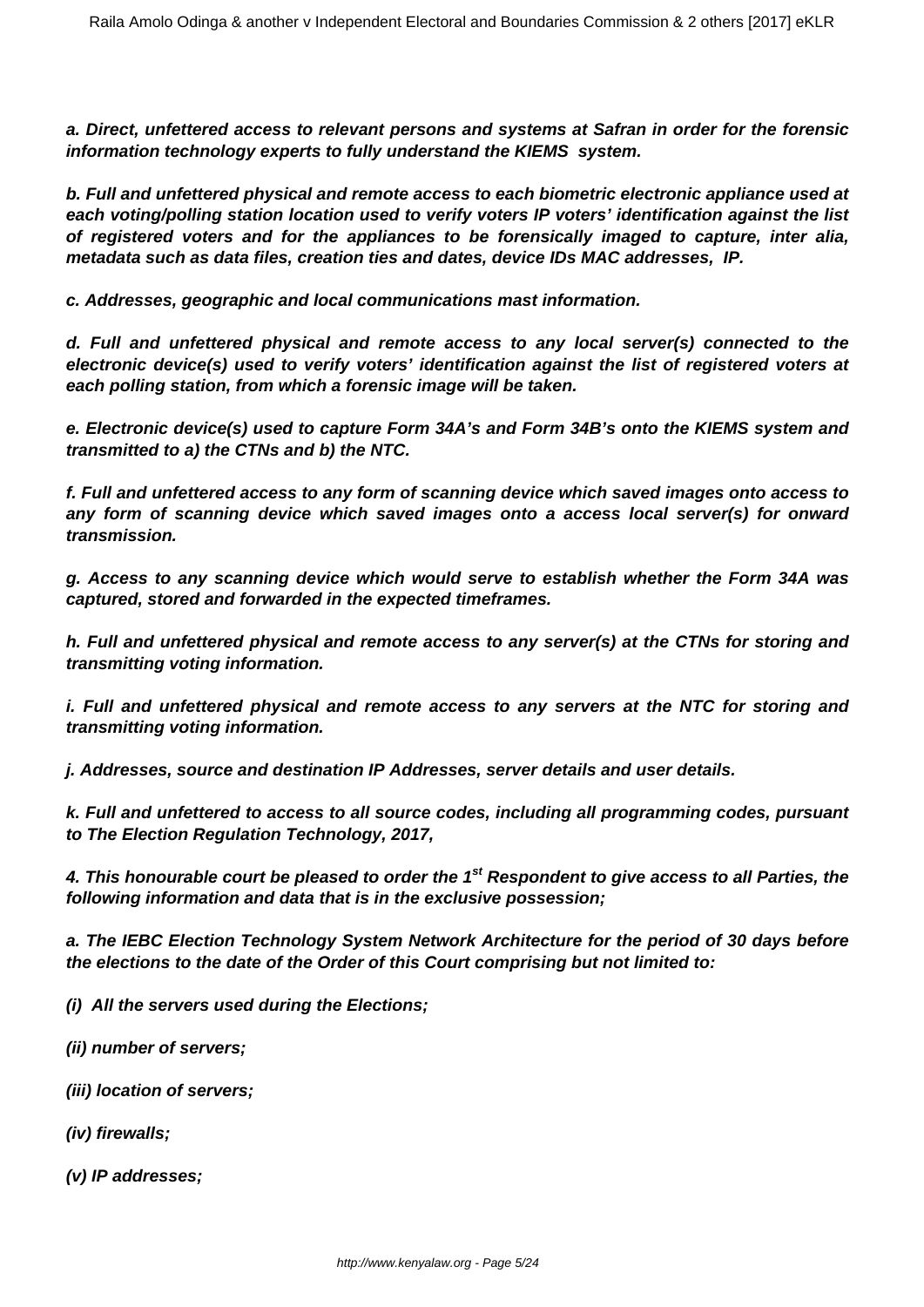**(vi) Operating systems;**

**(vii) Software running applications**

**b. The IEBC Election Technology System Redundancy Plan comprising but not limited to:**

**(i) Password policy;**

**(ii) Password matrix;**

**(iii) Owners of system administration password(s)**

**(iv) System users and levels of access**

**c. The IEBC Election Technology System Redundancy Plan comprising:**

**(i) Business continuity plan;**

**(ii) Disaster recovery plan.**

**d. Certified copies of certificates of Penetration Tests conducted on the IEBC Election Technology System prior to and during the 2017 General and Presidential Election including:**

**(i) Certified copies of all reports prepared pursuant to Regulation 10 of the Elections (Technology) Regulations, 2017; and**

**(ii) Certified copies of certificate(s) by a professional(s) prepared pursuant to Regulation 10(2) of the Elections (Technology) Regulations, 2017.**

**ed. In relation to KIEMS Kits:**

**(i) Import testing certification in relation to all KIEMS Kits;**

**(ii) Static IP addresses of each KIEMS Kit used during the Presidential Election;**

**(iii) Specific GPRS location of each KIEMS Kit used during the Presidential Election for the period between and including 05th August 2017 and 11th August 2017;**

**(iv) Certified list of all KIEMS Kits procured but not used and/or deployed during the Election;**

**(v) Polling station allocation for each KIEMS Kit used during the Presidential Election;**

**(vi) Audit log of what each KIEMS Kit used during the Presidential Election transmitted from Polling Stations to Constituency Tallying Centres and to IEBC National Tallying Centre; and from IEBC Result Transmission Database to Media Houses Application Protocol Interface (API)(logs of media data update). Log must also show:**

**(a) Time of transmission from KIEMS Kit to the IEBC Result Transmission Database; and** 

**(b) Time of transmission from IEBC Result Transmission Database to the Media Houses API;**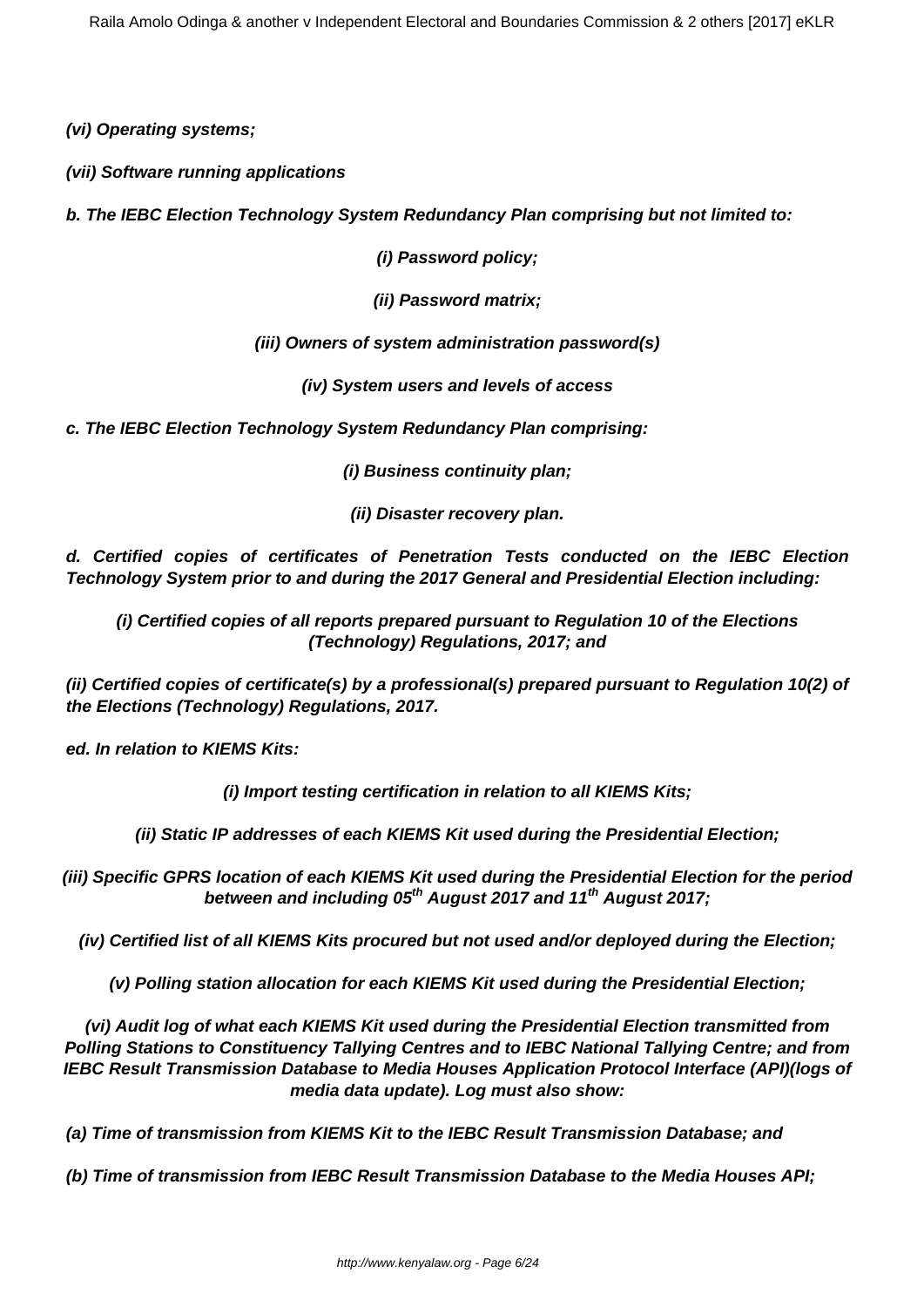**(c) Count of Identified Voters by each KIEMS Kit;**

**(d) Soft copy of Ids captured in each KIEMS Kit;**

**(e) Audit log of transmission of scanned Forms 34A from each of the KIEMS Kits.**

**(f) Technical Partnership Agreement(s) for the IEBC Election Technology System including but not limited to:**

**(i) List of the technical partners;**

**(ii) Kind of access they had;**

**(iii) List APIs for exchange of data with the partners.**

**(g) Log in for the period of 30 days before the elections to the date of the order of this court of trails of showing the trail of users and equipments into all the IEBC Servers.**

**(h) Log in for the period of 30 days before the elections to the date of the order of this court of trails of users and trails of users and equipments into the KIEMS Database Management Systems.**

**(i) Administrative access log into the IEBC public portal between 5th August 2017 to date.**

**5. The 1st Respondent be compelled to give access to and supply to the court and to the Petitioners for scrutiny, certified photocopies of the original Forms 34A's 34B's and 34Cs prepared at and obtained from the polling stations by Presiding Officers and used to generate the final tally of the Presidential election, and pursuant to such production leave be granted for the use of an aid or reading device to assist in distinguishing the fake forms from the genuine ones.**

**6. The 1st Respondent be compelled to give the Petitioners access Form 34A's 34B's and 34 C's from all 40,800 polling stations.** 

**7. This honourable court be pleased to grant leave to the Petitioner/Applicants**

**TO:**

**(a) Rely on and or file further affidavits in support of the petition and or the affidavits of (i)Rt. Hon. Raila Amolo Odinga, Omar Yusuf Mohamed, (ii)Omar Yusuf Mohamed, (iii) Dr. Edga Ouko Otumbo, Nyangusi Oduwo and (iv) Norman Norman Magaya dated 24/8/2017 be admitted on record and or be deemed to have been properly filed.**

**(b) File such other affidavits in response to or reply to any responses filed by the respondents**

**8. This Honourable Court be pleased to grant any other reliefs that become just and fit to grant.**

### **The Petitioner's case**

**[7]** The Motion before us is supported by the affidavits of Raila Amolo Odinga, Dr. Edgar Ouko Otumba, Omar Yusuf Mohamed and Norman Magaya. It is their contention that, while the 1<sup>st</sup> respondent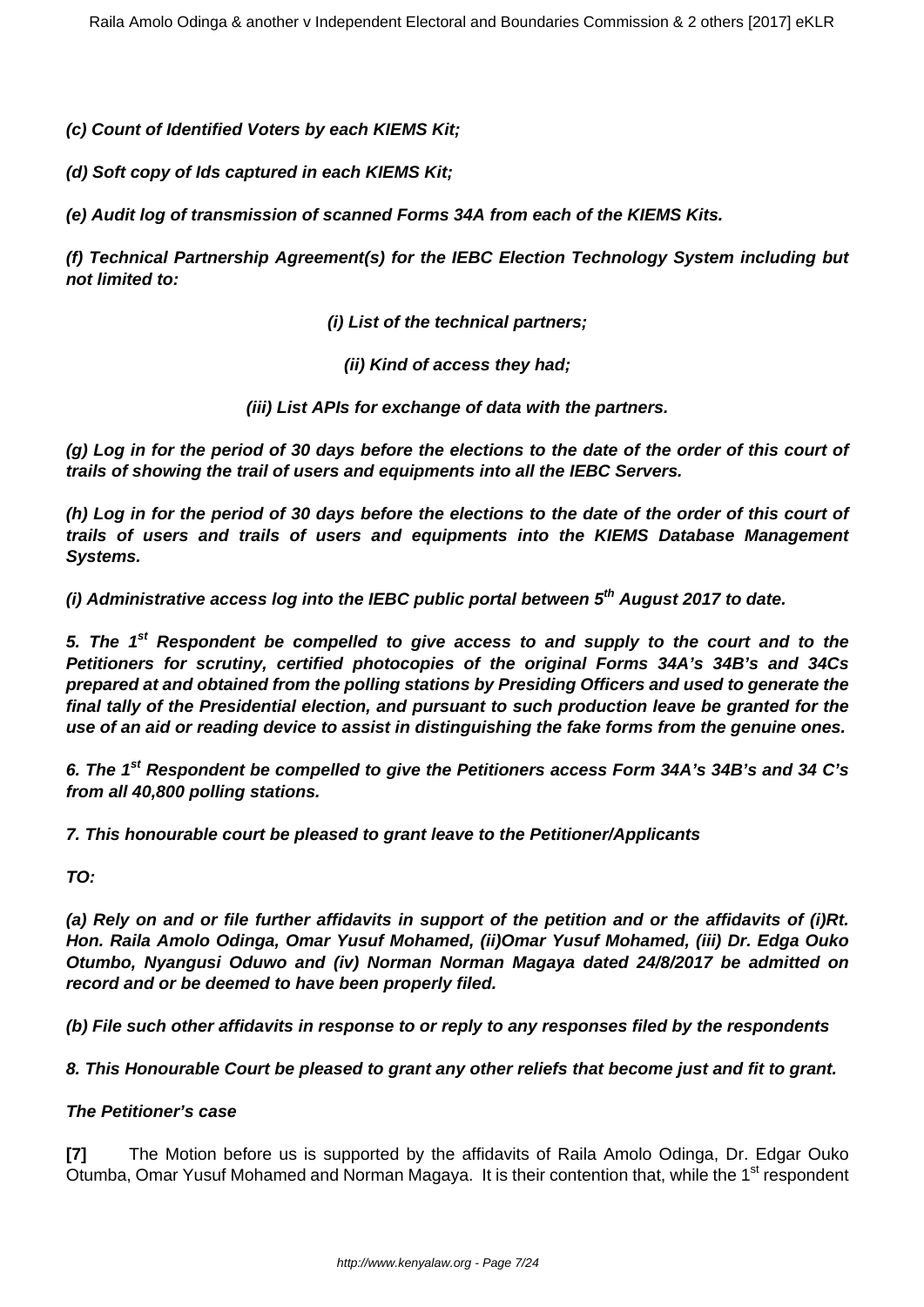was obligated by Articles 81 and 86 of the Constitution as well as Section 39(1C) of the Elections Act to transmit election results electronically, the Elections Technology System was "penetrated and/or deliberately compromised and used in a manner not intended by law so as to interfere with and affect the result of the Presidential Election."

**[8]** They also contend that prior to 8<sup>th</sup> August 2017, the 1<sup>st</sup> Respondent deliberately refused to respond to or accede to numerous requests that were made by NASA through its Chief Executive Officer, Mr. Magaya, and its agents. It is their further contention that the information and data that is sought is critical to demonstrate that the 1<sup>st</sup> Respondent did not conduct a free, fair, secure, verifiable, accountable and transparent election.

**[9]** The Petitioners, aware of the limited time this court has to determine the Presidential Election Petition before it, pray that the orders sought should be granted expeditiously as no prejudice would be caused to the Respondents in granting them.

**[10]** In addition to the above, it is the Petitioners' case that based on Dr. Otumba's analysis and hypotheses of the Presidential Election contained in his report dated  $17<sup>th</sup>$  August 2017, the results declared by the 2<sup>nd</sup> Respondent, it is impossible to verify individual results obtained from any individual polling station and the systematic data, with no characteristic of randomness, indicated a programmed data transmission system that was symptomatic of unreal and cooked figures hence the need for the orders sought in the Notice of Motion.

**[11]** Regarding spoilt and rejected votes, it is the Petitioners' case that an analysis of those votes shows that 395,510 such votes are unaccounted for and are indicative of illegal manipulation as well as alteration of rejected and spoilt votes during tallying of all votes.

**[12]** That therefore a scrutiny of the IEBC System, logs and returns is imperative and in submissions, the Petitioners have argued that the Presidential Election Results were made in absolute breach of/and non-compliance with the mandatory provisions of Sections 39(1C) and 44 of the Elections Act as well as the Elections (Technology) Regulations, 2017. In that regard, they contend that the KIEMS was designed in a manner to ensure that text results could not be transmitted without images on the prescribed form embodying the totality of election results in every polling station. The end result, in their view, was that the evidence adduced, points to indicators of interference with the KIEMS system, fraud in the filing of Forms 34A, 34B and 34C and the KIEMS system was not secured as by law required. It is their other view that the said system was breached and/or deliberately compromised and used in a manner not intended in law.

**[13]** Relying on the decisions of this court in **Gatirau Peter Munya v. Dickson Mwenda Kithinji & 2 Others** Petition No.2B of 2014; [2014] eKLR and **Nicholas Kiptoo Arap Salat v. Independent Electoral and Boundaries Commission & 7 Others,** Petition No.23 of 2014; eKLR [2015], they submit that they are entitled to a scrutiny under Section 82(1) of the Elections and that based on the evidence in the affidavits in support of the application they have established sufficient reasons for such an order.

**[14]** Relying further on Regulation 15 of the Elections (Technology) Regulations 2017, the Petitioners submit that the computer and system logs requested are permanent and leave a perpetual trail that is relevant in determining some of the issues raised in the petition. They have also relied on Sections 2 and 4 of the Access to Information Act (No. 31 of 2016) to make the point that they are entitled to the information sought as a matter of right and that this court should invoke both Article 50 of the Constitution (on the right to a fair trial) and Article 259 thereof (construing and interpreting the Constitution) and grant the orders sought.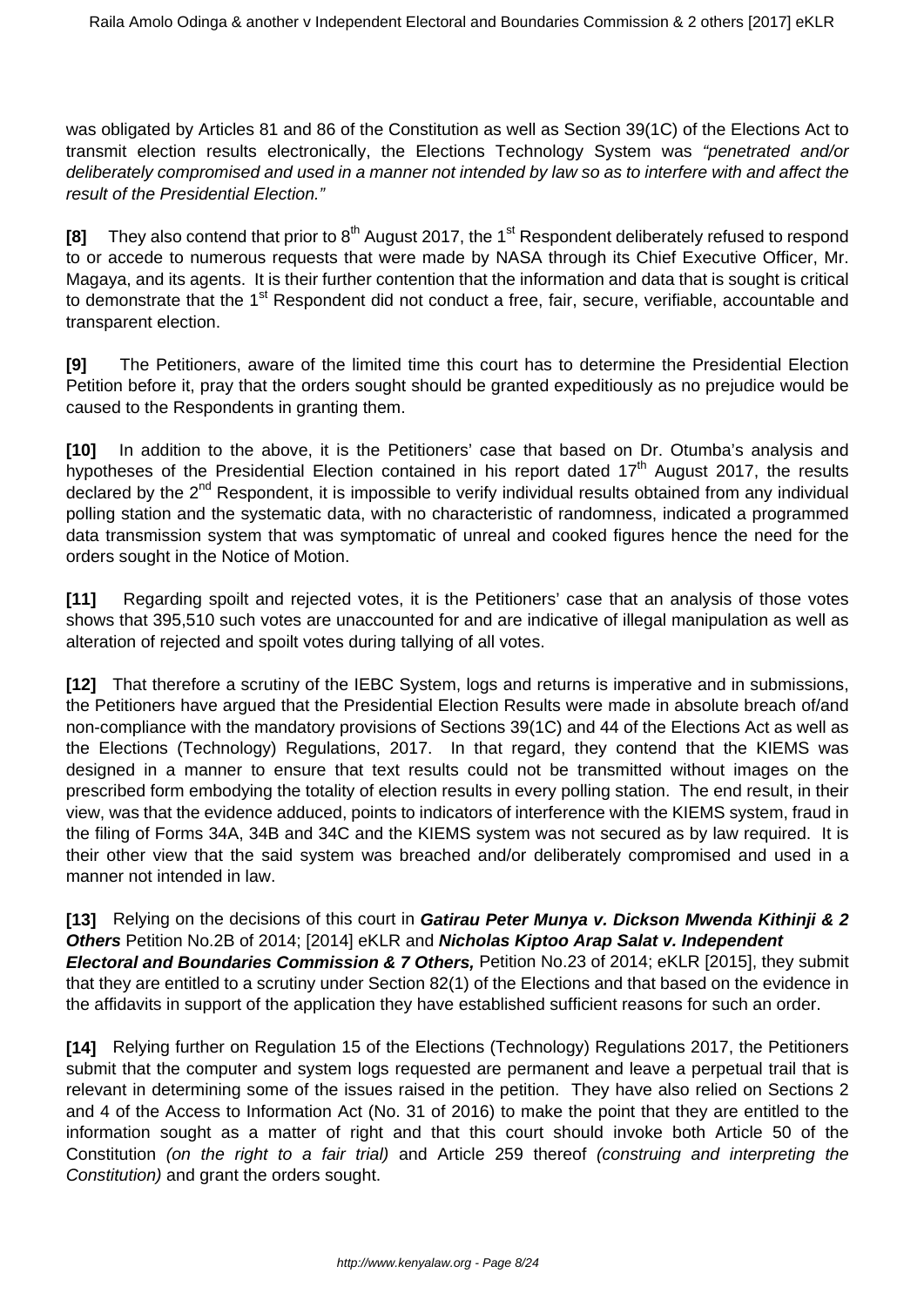# **1 st and 2nd Respondents' Case**

**[15]** In response to the Application, the 1<sup>st</sup> Respondent filed a replying affidavit sworn on 26<sup>th</sup> August 2017 by Mr. Moses Kipkogei, its Legal Officer. In the said affidavit, it is the 1<sup>st</sup> respondent's case that:

(i) the application seeks to expand the petition in an unconstitutional manner in that it seeks to introduce new evidence after the limitation period established by Article 140 of the Constitution had lapsed;

(ii) no basis has been laid in law for the grant of scrutiny under Section 82 of the Elections Act, No.24 of 2011;

(iii) the applicants are foraging, in an unconstitutional manner, for evidence which should have otherwise been sought prior to the filing of the petition;

(iv) grant of the information sought is likely to compromise the integrity and security of the information technology systems; and

(v) compliance with the orders sought would be onerous in view of the strict timelines prescribed under the Constitution for hearing and determination of the petition; and that Regulation 15 of the Elections (Technology) Regulations 2017 provides an avenue for obtaining the information sought which Regulation has not been complied with.

[16] In submissions filed contemporaneously with the application, the 1<sup>st</sup> Respondent submitted that this court should be persuaded by the decision of the Court of Appeal in **Nicholas Salat v. Wilfred Rotich Lesan & Others, Civil Appeal No 228 of 2013** where by a majority decision of the Court, it was held that where no sufficient basis for a scrutiny had been laid, no such order should be granted.

**[17]** They also submitted that Onyancha J. in **Hassan Mohamed Hassan & Another v. IEBC & 2 Others,** H.C at Garissa Election Petition No.6 of 2013, had set out the law as regards scrutiny and held that a sufficient reason had to be given on why a scrutiny should be ordered.

**[18]** The 1st Respondent in addition submitted that reading Section 82 of the Elections Act and Rule 33 of the Election Petition Rules 2013, which set out the principles to be applied in any application for scrutiny, the applicants have been unable to show that they are deserving of the said order taking into account the strict timelines for hearing and determining Presidential Election Petitions in Kenya.

**[19]** Lastly, and regarding Regulation 15 of the Elections (Technology) Regulations 2017, the 1st Respondent stated that the application before us falls outside the said regulation and should not be granted. Instead, the same should be dismissed with costs.

# **3 rd Respondent's Case**

**[20]** In response to the Motion, the 3<sup>rd</sup> Respondent filed an affidavit in reply sworn on 25<sup>th</sup> August, 2017 by Brian Gichana Omwenga, a technology advisor employed by the Jubilee Party and in it, he deponed that the application is misquided and devoid of merit because first, while the 1<sup>st</sup> Petitioner places great emphasis on "the results that were being streamed in at a public electronic display in Bomas of Kenya and on an online portal", the Constitution nor any written law do not impose an obligation on the 1<sup>st</sup> Respondent to "exclusively use electronic systems to transmit results" save that whatever system is used must be simple, accurate, verifiable, accountable and transparent.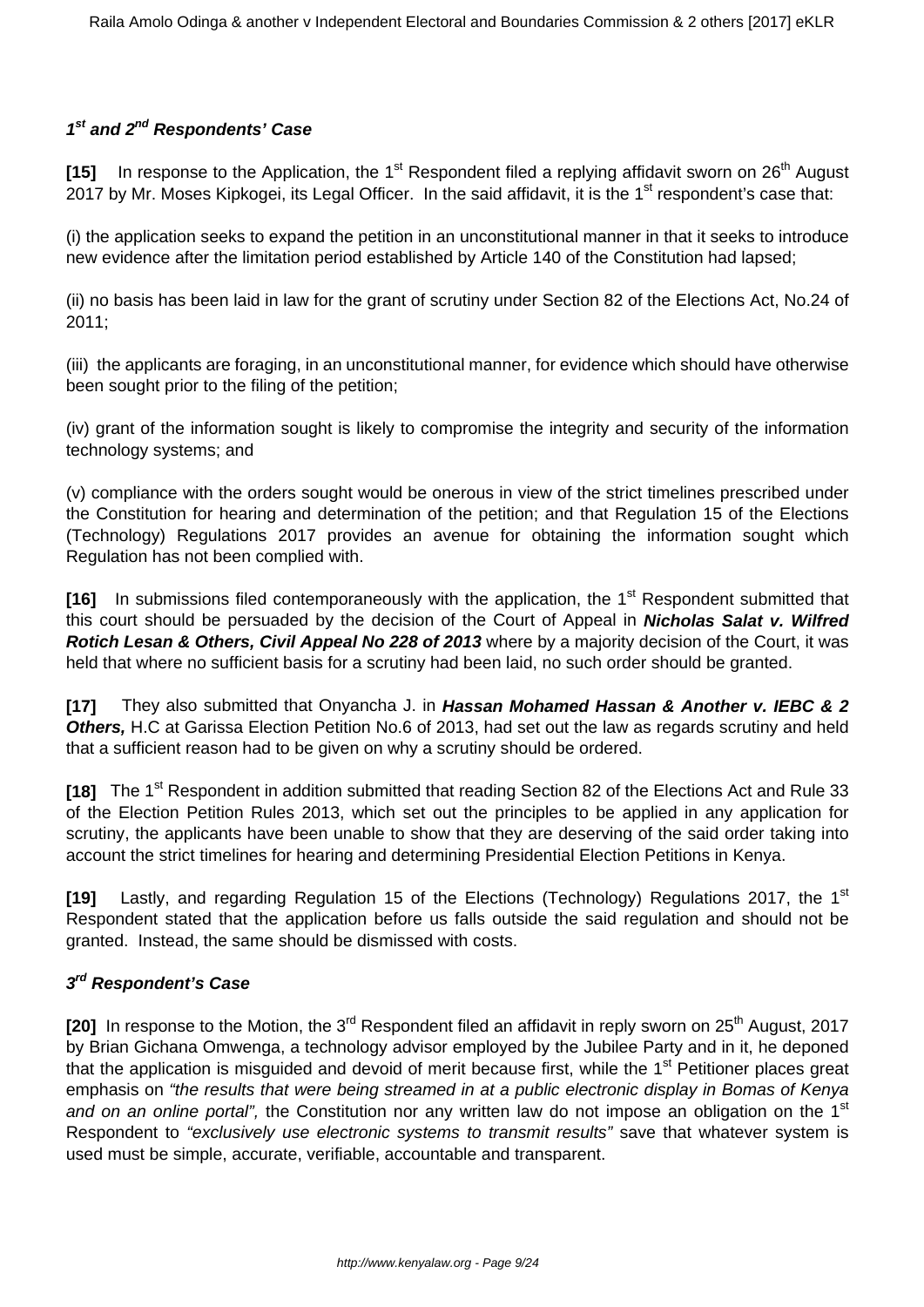**[21]** Second, and as a corollary to the above, Section 44A of the Elections Act grants the 1<sup>st</sup> Respondent discretion to use a complementary mechanism where "technology either fails entirely, fails to work properly or does not meet the constitutional threshold of a system that is simple, accurate, verifiable, accountable and transparent."

**[22]** Third, that the election of 8<sup>th</sup> August 2017 was conducted within the law as casting of ballots, the counting, announcement and transmission of the votes and results were undertaken in the presence of agents of the Petitioners, a fact confirmed by independent observers such as Elections Observation Group (ELOG).

**[23]** Fourth, that the streamed results were sent electronically and following the Elections (General) Regulations, 2017 as well as the directions by the Court of Appeal in the case of **The Independent Electoral & Boundaries Commission (IEBC) v. Maina Kiai & 5 Others, Civil Appeal No. 105 of** 2017; [2017] eKLR and that the results in all 290 constituencies were conclusively tallied, collated and announced.

**[24]** Fifth, that there was no legal requirement that the 1<sup>st</sup> Respondent ought to avail Forms 34A to any presidential candidate for verification.

**[25]** Sixth, that the 1<sup>st</sup> Respondent does not have telecommunication facilities of its own and relied on Safaricom Ltd, Airtel Kenya Ltd and Telkom Kenya Ltd to provide transmission services and that Regulations 20 and 24 of the Elections (Technology) Regulations while obligating the service providers to provide technological services as requested by the  $1<sup>st</sup>$  Respondent, technology is nonetheless susceptible to failure, sabotage or human error.

**[26]** Seven, that for the above reasons, Section 44A of the Elections Act was introduced by the Election Laws (Amendment) Act, 2017, obligating the  $1<sup>st</sup>$  Respondent to put in place a complementary mechanism for both identification of voters and transmission of election results to ensure compliance with Article 38 of the Constitution, which mechanism it put in place; an action confirmed and upheld by both the High Court H.C. Constitution Petition No. 328 of 2017, **National Super Alliance Kenya v. Independent Electoral & Boundaries Commission & 2 Others.** That decision was later upheld at the Court of Appeal.

**[27]** Ninth, pursuant to Regulation 21 of the Elections (Technology) Regulations, the 1<sup>st</sup> Respondent posted to the public a list of 11,000 polling stations without 3G coverage and this was a matter well within the Petitioners' knowledge. In addition, that in such situations, the Forms 34A would be ferried physically to the Constituency Tallying Centres or transmitted electronically in places where there was 3G network coverage.

**[28]** Tenth, that even if the Petitioners were to be granted access to the information and equipment that they were seeking, the 1<sup>st</sup> Respondent would require 14 days to do so as the computer logs for example run into approximately 100,000 pages.

**[29]** Lastly, that the application and prayer for leave to file additional affidavits is a fishing exercise to help the Petitioners engage in a wild goose chase for information only meant to affirm their bias and conspiracy theories and that their hacking of systems claims have been discredited by experts. That, therefore, the application ought to be dismissed with costs.

# **B. ANALYSIS**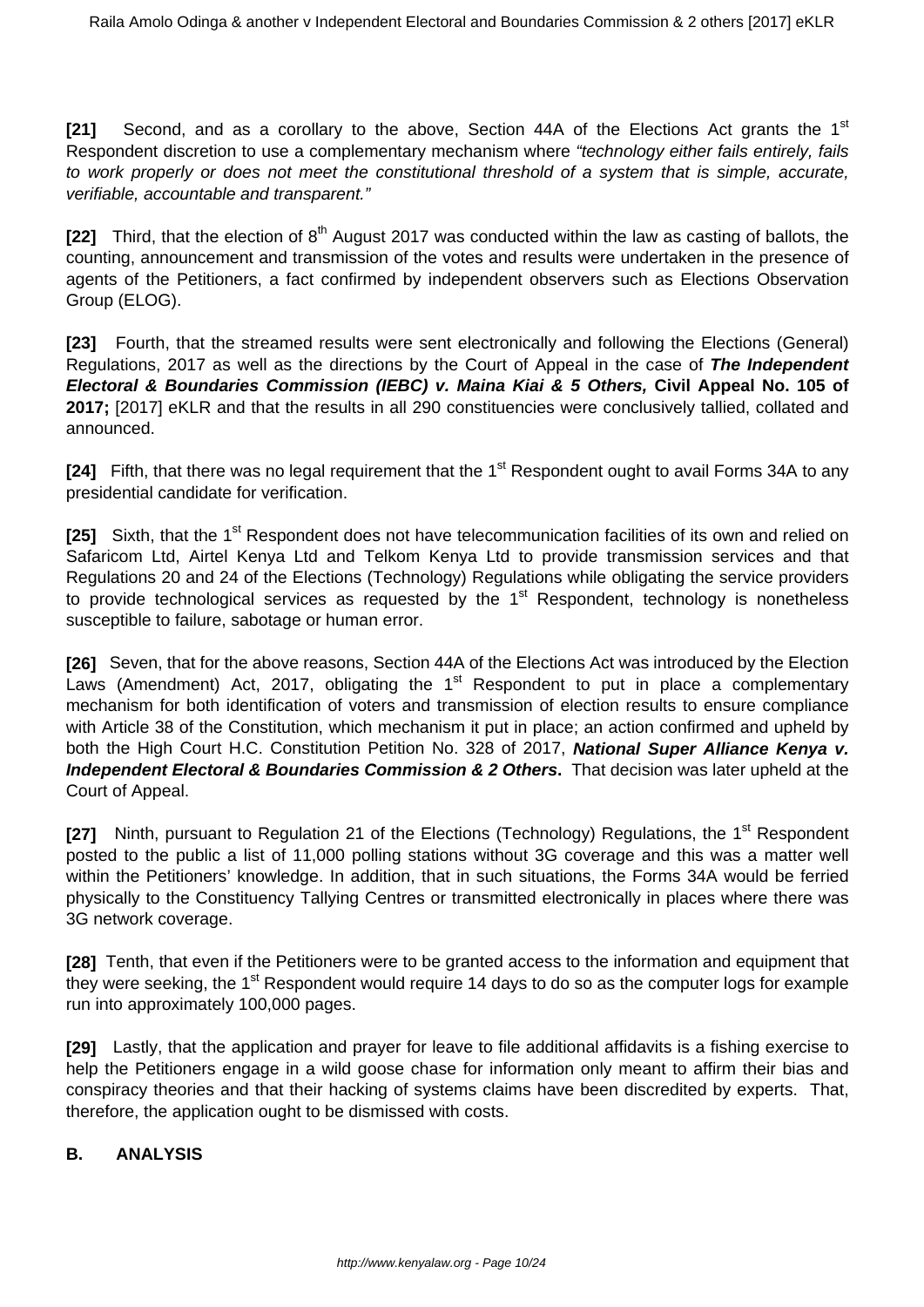**[30]** Having read the Notice of Motion and responses to it and having heard the submissions by Counsel representing the parties herein, the question that we must answer is whether the petitioners are entitled to the prayers in the said Motion. In answering that question we note that as framed and argued, the application seeks three kinds of prayers:

(i) access to information relating to the hardware and software used in the conduct of the Presidential Election and particularly in transmission of results.

(ii) access to and scrutiny of certified copies of Forms 34A, 34B and 34C.

(iii) leave to file further affidavits.

**[31]** We shall in that context address the second issue as the first and peripherally address the right to information generally as we see that implicit in scrutiny is also the fact that the information sought is first granted before any scrutiny can be initiated.

**[32]** We shall in the above regard begin by addressing the law regarding scrutiny and in that regard, the right to scrutiny of votes specifically and generally as well as and recount of votes in an election petition is anchored on Section 82(1) of the Elections Act (Act. No 24 of 2011) and Rule 29 of the Elections (Parliamentary and County Elections) Petition Rules, 2017. The Presidential Election Petition Rules, 2017 are however silent on the issue of scrutiny.

**[33]** Section 82 of Elections Act thus reads as follows:

### "Scrutiny of votes

(1) An election court may, on its own motion or on application by any party to the petition, during the hearing of an election petition, **order for a scrutiny of votes to be carried out in such manner as the election court may determine.**

(2) Where the votes at the trial of an election petition are scrutinized, only the following votes shall be struck off—

(a) the vote of a person whose name was not on the register or list of voters assigned to the polling station at which the vote was recorded or who had not been authorised to vote at that station;

(b) the vote of a person whose vote was procured by bribery, treating or undue influence;

(c) the vote of a person who committed or procured the commission of personation at the election;

(d) the vote of a person proved to have voted in more than one constituency;

(e) the vote of a person, who by reason of conviction for an election offence or by reason of the report of the election court, was disqualified from voting at the election; or

(f) the vote cast for a disqualified candidate by a voter knowing that the candidate was disqualified or the facts causing the disqualification, or after sufficient public notice of the disqualification or when the facts causing it were notorious.

The vote of a voter shall not, except in the case specified in subsection (1)(e), be struck off under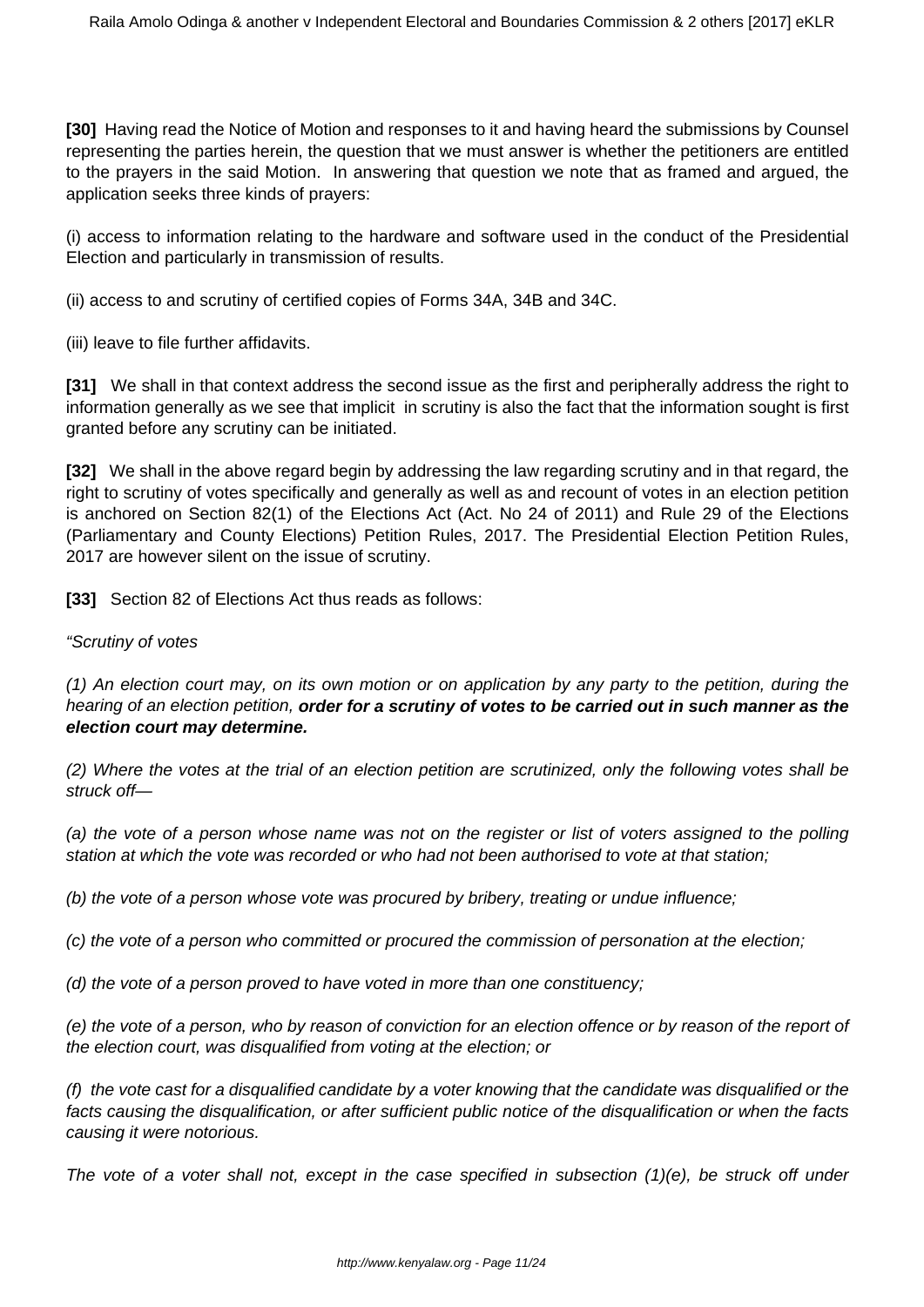subsection (1) by reason only of the voter not having been or not being qualified to have the voter's name entered on the register of voters."

**[34]** On the other hand and by way of comparison only, Rule 29 of the Elections (Parliamentary and County Elections) Petition Rules, 2017 provides:

Scrutiny of votes.

(5) The parties to the proceedings may apply for scrutiny of the votes for purposes of establishing the validity of the votes cast.

(6) On an application under sub-rule (1), an election court may, if it is satisfied that there is sufficient reason, order for scrutiny or recount of the votes.

(7) The scrutiny or recount of votes ordered under sub-rule (2) shall be carried out under the direct supervision of the Registrar or Magistrate and shall be subject to the directions the election court gives.

(8) The Scrutiny or recount of votes in accordance with sub-rule (2) shall be confined to the polling stations in which the results are disputed and may include the examination of—

(a) the written statements made by the returning officers under the Act;

(b) the printed copy of the Register of voters used during the elections sealed in a tamper proof envelope;

(c) the copies of the results of each polling station in which the results of the election are in dispute;

(d) the written complaints of the candidates and their representatives;

- (e) the packets of spoilt ballots;
- (f) the marked copy register;
- (g) the packets of counterfoils of used ballot papers;
- (h) the packets of counted ballot papers;
- (i) the packets of rejected ballot papers;
- (j) the polling day diary; and

(k) the statements showing the number of rejected ballot papers.

 $(5)$  ……

**[35]** In addition to the above statutory provisions, there has been consistent jurisprudence from our Courts, on how the law on scrutiny should be applied in electoral matters. We will analyse some of the decisions as here below:

# **(i) High Court**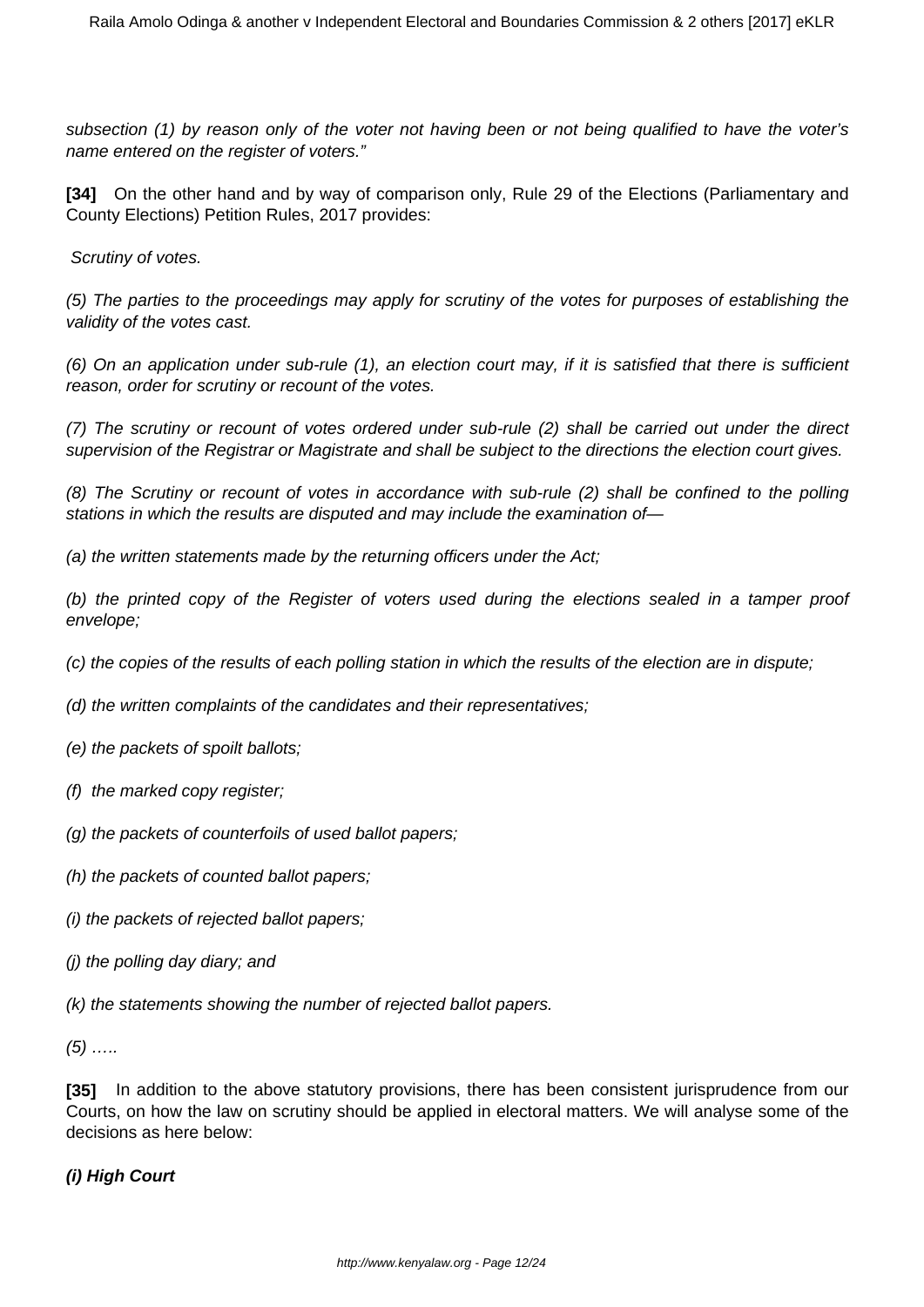**[36]** In the case of **Hassan Mohamed Hassan & Another v. IEBC & 2 Others** Petition 6 of 2013; [2013] eKLR, the petitioner had sought scrutiny of votes in 15 polling stations. The Court (Onyancha J) in dismissing the application pronounced itself as follows:

**"… a party has liberty to apply for scrutiny and recount at any stage of the proceedings for the purposes of establishing the validity of the votes cast.** However, the court has to be satisfied that there is sufficient reason for it to order for scrutiny or recount of votes. **In my view and understanding, for a party to provide sufficient reason upon which the court can decide to grant the order,** the party shall provide sufficient evidence to that end. **If the request for scrutiny is made before the trial starts and therefore before the relevant evidence upon which such decision is adduced, then clearly and logically such relevant evidence must be based on the affidavits, if any, supporting the application….**

**On the other hand where an application for scrutiny or recount is made after adequate relevant evidence has been adduced during the trial, it will be such evidence that will provide, if at all, sufficient reason upon which the court will make relevant orders. It is my view however that whether the application for scrutiny or recount is made before, during or at the end of the trial of a petition, the court must be satisfied generally,** that there are sufficient grounds to order a scrutiny or recount on the basis that such scrutiny or recount will be in the interest of fairness and justice in settling the issues raised in the petition.

**The decision to grant scrutiny or recount is clearly, not only discretionary but is also** judicious. That is to say that the court's reason to grant such order must be good, must be logical and must be necessary for the purpose of arriving at an expeditious, fair, just, proportionate and affordable resolution of the issues raised in the Petition." [emphasis added.]

**[37]** Further, in the case of **Philip Mukwe Wasike v. James Lusweti Mukwe & 2 Others,** Bungoma High Court Petition. No. 5 of 2013; [2013] eKLR, the learned Judge (Omondi J) observed that:

# **"The purpose of scrutiny is:-**

**(1) To assist the court to investigate if the allegations of irregularities and breaches of the law complained of are valid.**

**(2) Assist the court in determining the valid votes cast in favour of each candidate.**

## **(3) Assist the court to better understand the vital details of the electoral process and gain impressions on the integrity of the electoral process."**

**[38]** Further elaboration on the issue of scrutiny was provided in the case of **Philip Osore Ogutu v. Michael Aringo & 2 Others,** Busia High Court Petition No. 1 of 2013 wherein the Petitioner had sought scrutiny of votes in 15 polling stations during the pre-trial conference. Upon making a formal application, Tuiyott J after setting out the law regarding scrutiny, observed that as pertaining to the timing of the application, it would be upon the party seeking scrutiny to choose when to approach the Court. He thus observed [paragraph 18]:

**"…It all depends, I think, on the ability of the Applicant to marshal sufficient evidence to persuade the Court that scrutiny is deserved. And there is no reason why this cannot be made prior to the hearing given that the Election Petition Rules require that the substance of the evidence to be relied on by the parties be set out in the Affidavits accompanying the Petition or**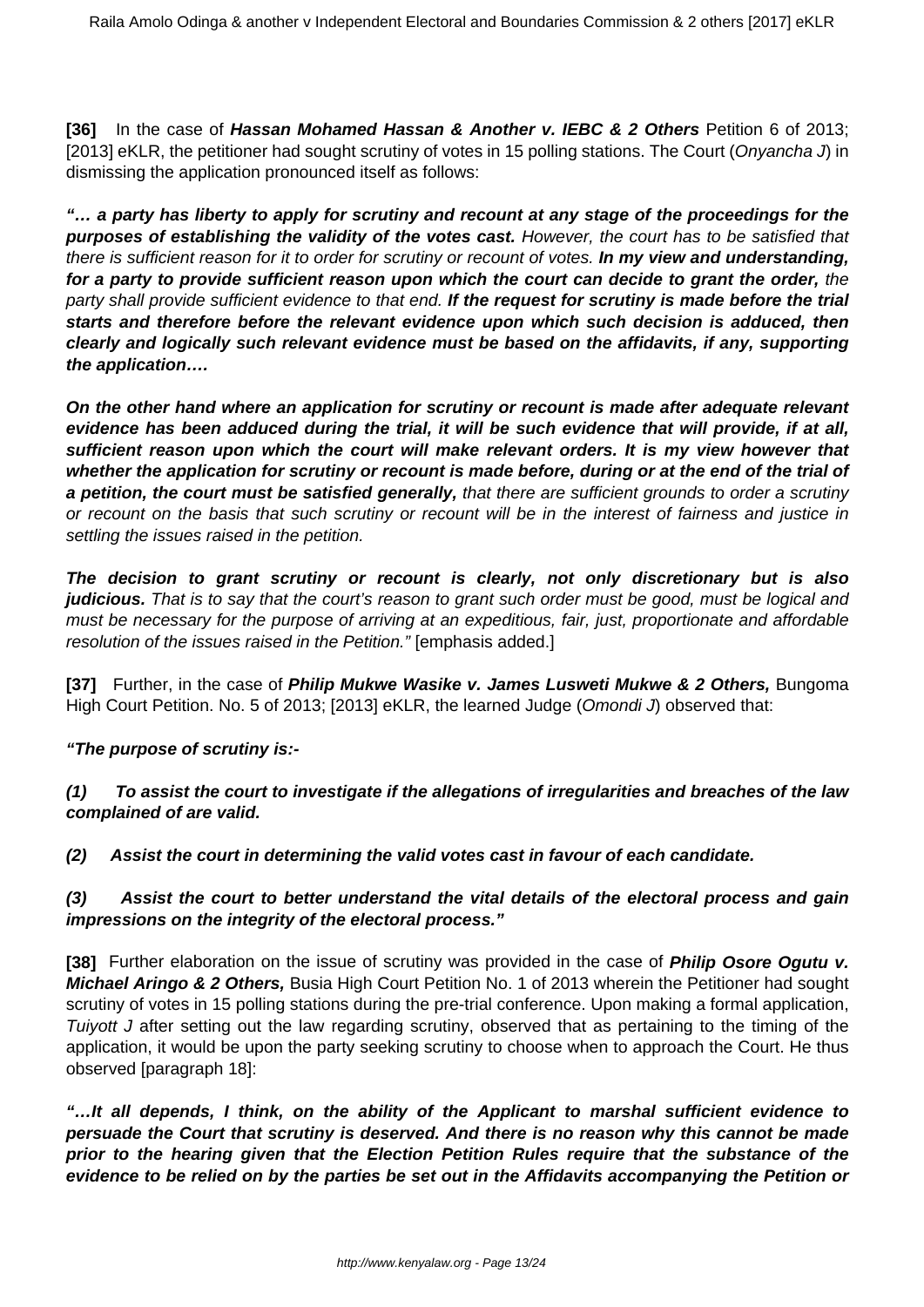#### **the responses."**

**[39]** The learned Judge further observed [paragraph 20]:

**"There would be several reasons why scrutiny should not be ordered as a usual course. First, there is a need to guard against an abuse of the process. I would agree with Mr. K'opot that a party must not be allowed to use scrutiny as a fishing expedition to discover new or fresh evidence. It would be expected that a party filing an Election Petition is, from the outset, seized of the grounds, facts and evidence for questioning the validity of an election. And where the evidence is unclear then a party can, on application to Court, seek and obtain better particulars of that evidence from its adversary. But it would be an abuse of process to allow a party to use scrutiny for purposes of chancing on new evidence. Scrutiny should not be looked upon as a lottery."**

**[40]** We also note that in the case of **Jacob Mwirigi Muthuri v. John Mbaabu Murithi & 2 Others, High Court at Meru, Petition No. 2 of 2013; [2013] eKLR, the Court (Lesiit J) held that** [paragraph 28 & 29]:

**"[28]… Unless an order for scrutiny and recount is the only prayer sought in the Petition, it cannot be ordered at the pre-trial stage. This is because the prayer should not be granted on the basis of untested evidence, which would be the case if the prayer is simply granted at the pretrial stage on the basis of the allegations in the Petition and the witness affidavits of the Petitioner.**

**[29] It is clear from the foregoing that where an application for scrutiny is made, the court must be satisfied that an order for scrutiny and recount has been justified by the party applying and secondly, that the order is necessary for the just resolution of the election Petition. Scrutiny is one of the tools that the court uses to investigate whether an election was conduced in accordance with constitutional principles and to establish that indeed the result as declared was a reflection of the will of the electorate that took part in that election. The only way the court can test whether an order for scrutiny and recount is deserved and justified is first by considering the Petition and the Affidavit in support to find out whether they disclose the Petitioner's cause of action and whether they contain concise statements of the material facts relied upon in support of the allegations of impropriety or illegality and secondly by calling of evidence and testing of that evidence through cross examination and re examination process to test the veracity of the same. There can be no need to call evidence for examination through the trial process if none has been advanced in the Petition and the Petitioner's pleadings and in particular the affidavits of potential witnesses."**

**[41]** Similar sentiments as above were expressed by Kimaru J in the case of **Rishad H. A. Amana v IEBC & 2 Others,** High Court at Malindi Petition No. 6 of 2013; [2013] eKLR where he emphasized that [paragraph 34]:

**"…the recent trend is that scrutiny can only be ordered where a Petitioner lays sufficient basis. Such basis can only be laid after the Petitioner has adduced evidence during the actual hearing of the petition. The Petitioner cannot therefore demand that there be scrutiny and recount of the votes before the commencement of the trial. The Petitioner may do so after his or her witnesses have testified. The ideal situation, however, is that such an application for scrutiny should be considered by the court after all the witnesses of the Petitioner and the Respondents have testified. At that stage of the proceedings, the court will be in a position to properly assess the**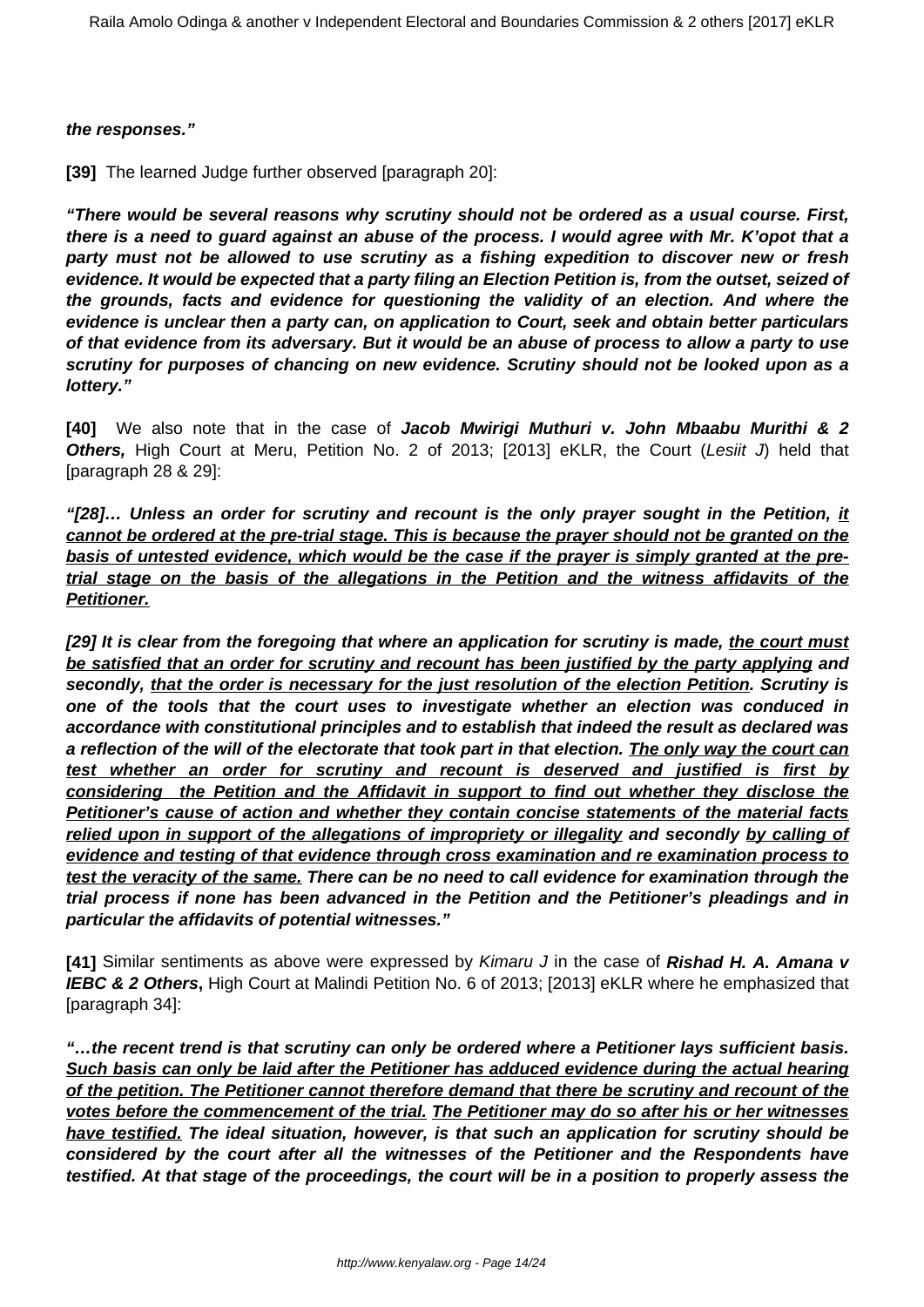**veracity of the allegations made by the Petitioner that there is need for scrutiny."**

## **(c) Court of Appeal**

**[42]** In the case of, **Dickson Mwenda Githinji v. Gatirau Peter Munya & 2 Others,** Civil Appeal. No. 38 of 2013; [2014] eKLR, the Court of Appeal took the position that [paragraph 148]:

**"If the trial court had adopted a purposive interpretation of Rule 33(4), it would be apparent that if a petitioner seeks scrutiny and recount of votes in a constituency, the purposive approach is that he is seeking scrutiny and recount of votes in all the polling stations in the constituency. Further, it is also our considered view that Section 82 of the Elections Act is the legal foundation for scrutiny. In this section, the mandate of the Court is to order scrutiny of votes and not scrutiny of polling stations. Rule 33(4), must be interpreted so as not to negate and violate the import of Section 82 that provide [sic] for scrutiny of votes without imposing a restriction that scrutiny is confined to polling stations. It is our view that a regulation cannot add a limitation to a statutory provision when no such limitation exists in its enabling statute."**

**[43]** On appeal to the Supreme Court in the case of **Gatirau Peter Munya v. Dickson Mwenda Kithinji & 2 Others** Petition No. 2B of 2014; [2014] eKLR the Supreme Court in disagreeing with the above holding of the Court of Appeal, held as follows [paragraph 157]:

**"This gives the impression that where a petitioner makes a claim for a recount or scrutiny in a constituency, it should be granted as a matter of course. If such a position were to be sustained, it would stand as a contradictory precedent, with the potential to disrupt the stability of decisionmaking already evolving, in the practice of scrutiny and recount. It would mean that once an application for recount or scrutiny refers to a constituency, then the trial Court must automatically order scrutiny in all the polling stations in the constituency."**

**[44]** In its further elaboration, the Supreme Court opined [paragraph 159]:

**"On the contrary, judicial opinion distinctly favours a view that commends itself to us: that, an application for scrutiny and recount, must be couched in specific terms, and clothed with particularity, as to which polling stations within a constituency are to attract such scrutiny. If a party lays a clear basis for scrutiny in each and all the polling stations within a constituency, then the order ought to be granted. Otherwise, a prayer pointing to a constituency but lacking in specificity is not to be entertained."** 

### **(c) Supreme Court**

**[45]** In the case of **Gatirau Peter Munya v. Dickson Mwenda Kithinji & 2 Others (supra)**, this Court set out the following guiding principles with respect to scrutiny and recount of votes in an election petition. At paragraph 153, the Court pronounced itself as follows:

**a. The right to scrutiny and recount of votes in an election petition is anchored in Section 82(1) of the Elections Act and Rule 33 of the Elections (Parliamentary and County Elections) Petition Rules, 2013. Consequently, any party to an election petition is entitled to make a request for a recount and/or scrutiny of votes, at any stage after the filing of petition, and before the determination of the petition.**

**b. The trial Court is vested with discretion under Section 82(1) of the Elections Act to make an**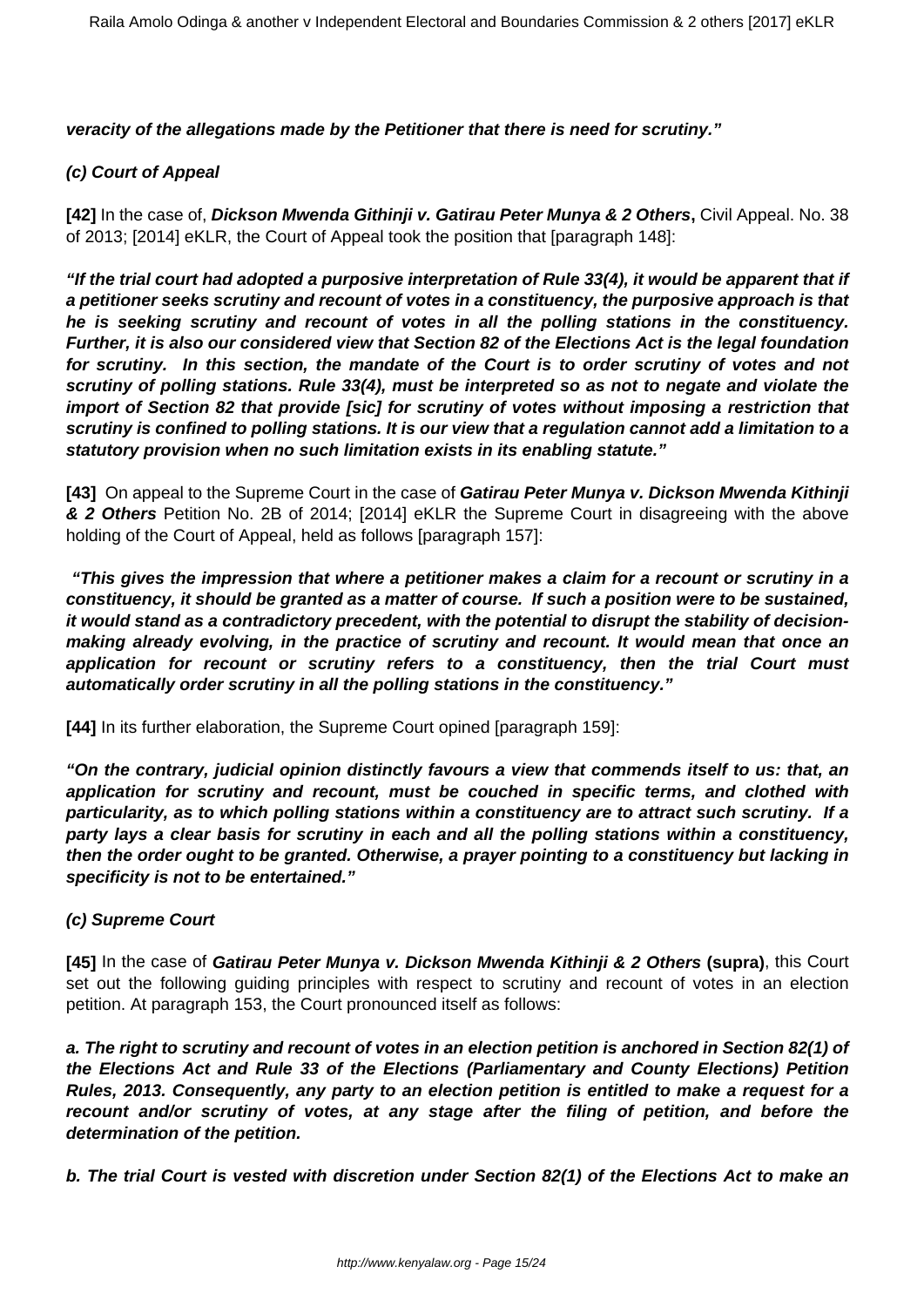**order on its own motion for a recount or scrutiny of votes as it may specify, if it considers that such scrutiny or recount is necessary to enable it to arrive at a just and fair determination of the petition. In exercising this discretion, the Court is to have sufficient reasons in the context of the pleadings or the evidence or both. It is appropriate that the Court should record the reasons for the order for scrutiny or recount.**

**c. The right to scrutiny and recount does not lie as a matter of course. The party seeking a recount or scrutiny of votes in an election petition is to establish the basis for such a request, to the satisfaction of the trial Judge or Magistrate. Such a basis may be established by way of pleadings and affidavits, or by way of evidence adduced during the hearing of the petition.**

**d. Where a party makes a request for scrutiny or recount of votes, such scrutiny or recount if granted, is to be conducted in specific polling stations in respect of which the results are disputed, or where the validity of the vote is called into question in the terms of Rule 33(4) of the Election (Parliamentary and County Elections) Petition Rules.** [Emphasis added.]

**[46]** In the case of **Nicholas Kiptoo Arap Salat v. Independent Electoral and Boundaries Commission & 7 Others,** Petition No. 23 of 2014; [2015] eKLR this Court then answered the question whether the law on scrutiny and recount was properly applied by the High Court and the Court of Appeal. Upon analyzing certain specific authorities, the Court noted as follows [paragraph 52]:

**"The foregoing principles are the basis for certain specific questions which we have to consider: did the appellant provide a sufficient basis for the trial Court to make Orders of scrutiny and recount" did the denial of an Order for scrutiny compromise the appellant's case" should this Court interfere with the discretion of the trial Judge, and overturn the decision of the Appellate Court upholding the trial Judge's findings""** [Emphasis added.]

**[47]** The court had earlier settled the law on the matter in the case of **Nathif Jama Adama v. Abdikhaim Osman Mohamed & 3 Others** Petition No. 13 of 2014; [2014] eKLR, where it held as follows (paragraph 75):

**"It emerges that, the primary considerations in determining whether to grant scrutiny, are whether there are polling stations with a dispute as to the election results; whether such a state of affairs has been pleaded in the petition; and whether a sufficient basis has been laid – to warrant the grant of the application for scrutiny."**

**[48]** The Court went ahead and pronounced itself as follows [paragraph 76]:

**"But it is crucial that the polling stations which are the subject of a possible scrutiny, would have been already signalled in the pleadings, as having contested results. This is the import of the wording of Rule 33 (1) of the Elections Petition Rules, that an application for scrutiny can be applied for at any stage. A foreshadowing of such an application should have been embodied in the main lines of pleading, which mark out the terrain of any legitimate electoral contest."**

**[49]** We further note that the Court in the case of **Raila Odinga & 5 Others v. Independent Electoral & Boundaries Commission & 3 Others, Petitions No. 3, 4 & 5 of 2013 (consolidated), ordered a scrutiny** of the following forms: all Form 34 which were used by the IEBC in tallying the presidential votes from each of the 33400 polling stations including the Forms 34 used by IEBC in tallying the diaspora votes and all Forms 36 which were used by IEBC in aggregating the tallies of presidential votes from all Forms 34. In making the orders, the Supreme Court elaborated that scrutiny would serve the following aims: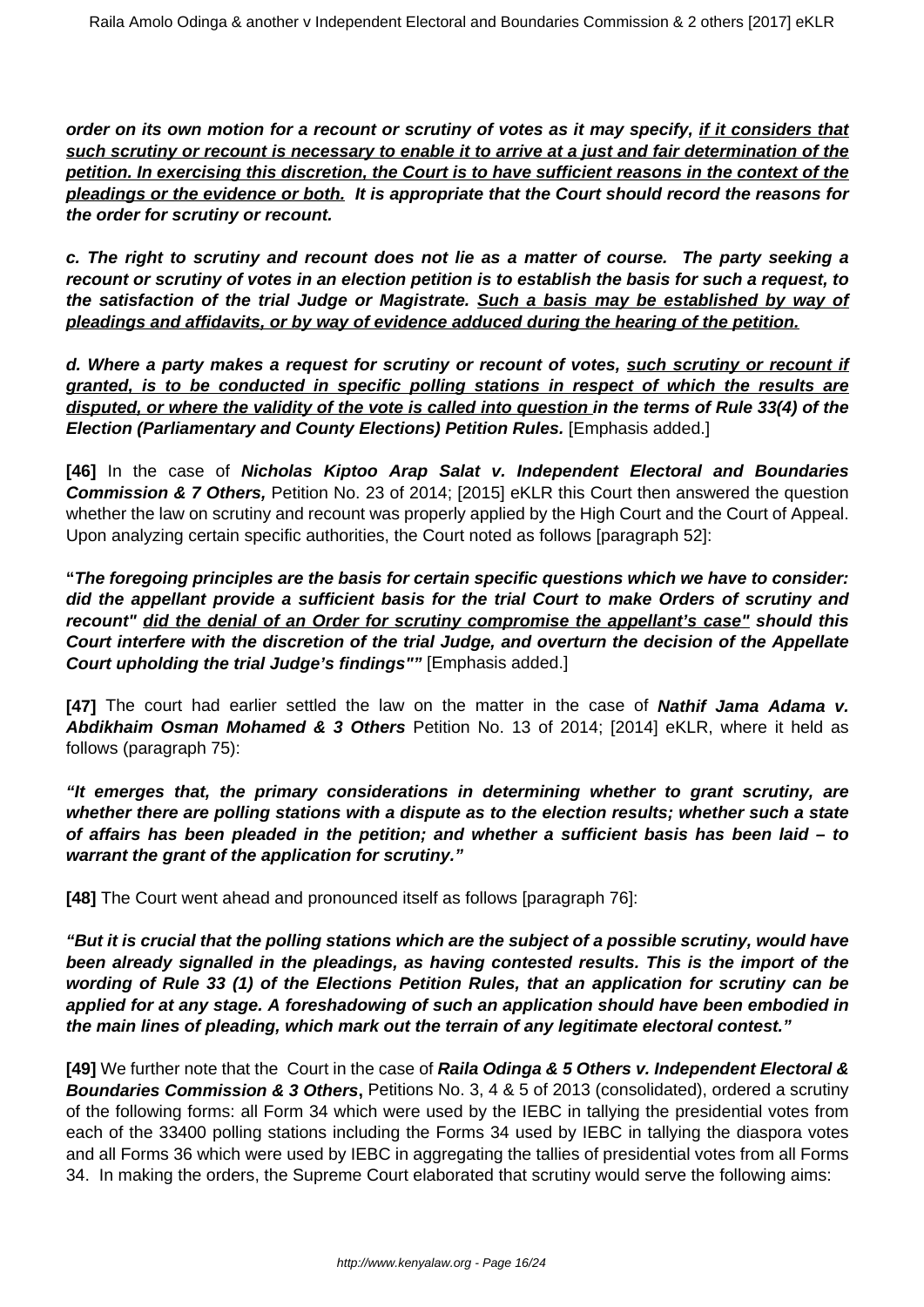(i) Establishing the accuracy or otherwise of the total tallies of the presidential votes as indicated on the Form 34s.

(ii) Establishing the number of registered voters, the number of valid votes cast and the number of rejected votes as indicated on each Form.

(iii) Comparing the number of registered voters indicated in Form 34 and the number of registered voters on the principal register. The principal register to be used would be the external hard drive presented by the IEBC in the annexure in the replying affidavit of Ahmed Isaac Hassan.

**[50]** When giving its decision, the Court explained that the reason it ordered for a suo motu scrutiny was so that it could understand better the vital details of the electoral process, and to gain impressions on the integrity thereof.

## **(d) Comparative Analysis**

**[51]** In the case of **Arikala Narasa Reddy v. Venkata Ram Reddy Reddygari & Anr,** Civil Appeal Nos. 5710-5711 of 2012; [2014] 2 S.C.R the Supreme Court of India held that [paragraph 8]:

**"Before the Court permits the recounting, the following conditions must be satisfied:**

**(i) The court must be satisfied that a prima facie case is established;**

**(ii) The material facts and full particulars have been pleaded stating the irregularities in counting of votes;**

**(iii) A roving and fishing inquiry should not be directed by way of an order to re-count the votes;**

**(iv) An opportunity should be given to file objection; and**

**(v) Secrecy of the ballot should be guarded.**

**[52]** Further, the Court went on and observed that:

**"In absence of pleadings, evidence if any, produced by the parties, cannot be considered. It is also a settled legal proposition that no party should be permitted to travel beyond its pleadings and parties are bound to take all necessary and material facts in support of the case set up by them. Pleadings ensure that each side is fully alive to the questions that are likely to be raised and they may have an opportunity of placing the relevant evidence before the court for its consideration. The issues arise only when a material proposition of fact or law is affirmed by one party and denied by the other party. Therefore, it is neither desirable nor permissible for a court to frame an issue not arising on the pleadings. The court cannot exercise discretion of ordering recounting of ballots just to enable the election petitioner to indulge in a roving inquiry with a view to fish material for dealing the election to be void. The order of recounting can be passed only if the petitioner sets out his case with precision supported by averments of material facts."**

**[53]** Although the above case relates to the issue of recount of votes, we find the principles highlighted therein relevant in determining the basis under which a court can order scrutiny. Indeed, comparative jurisprudence from the already reviewed Kenyan cases, aligns with the said holding.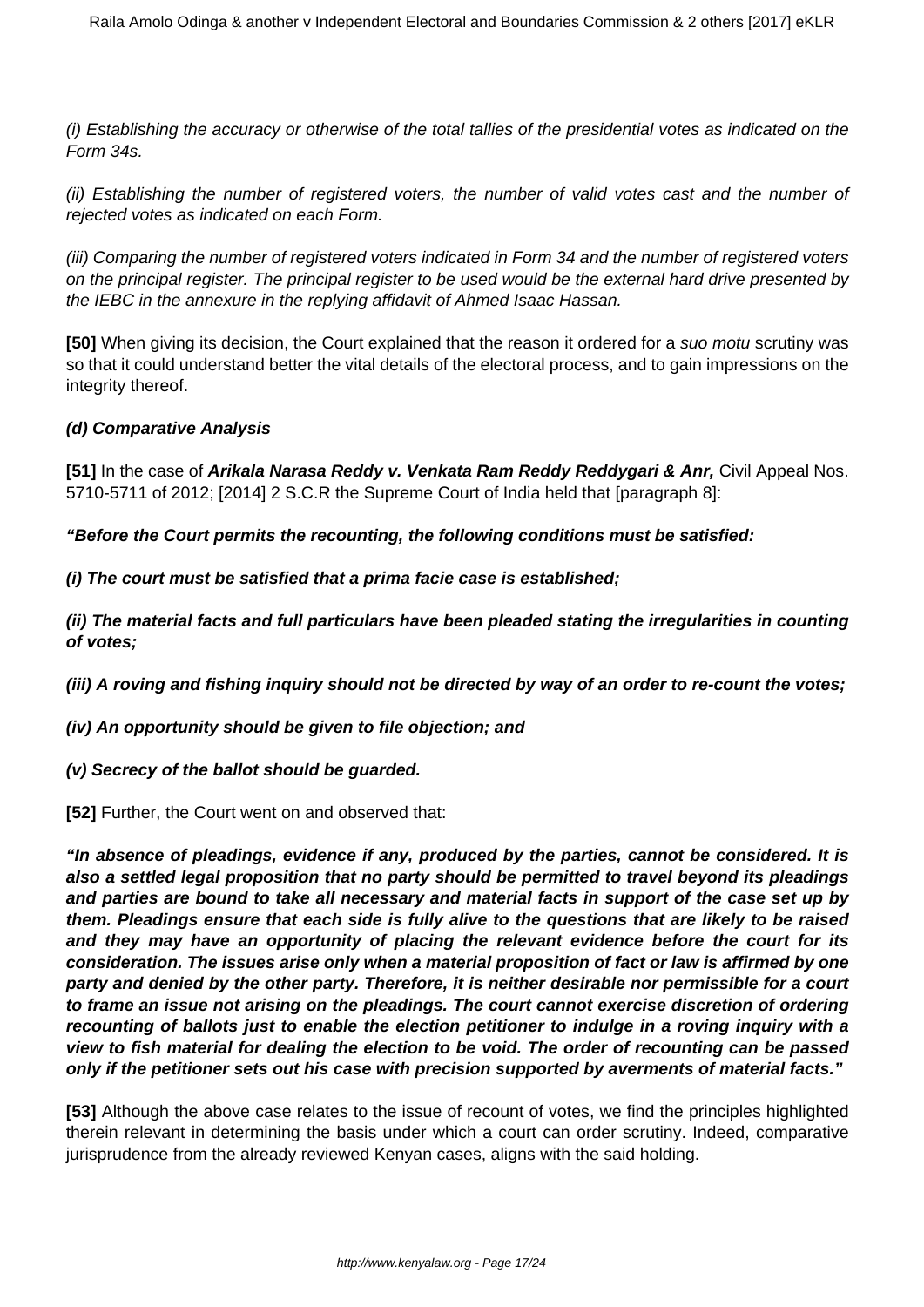## **What of the right to access information" What is the law governing the said right"**

**[54]** The right of access to information is provided for in various legal instruments as hereunder:

Article 35 of the Constitution provides that:

**(1) Every citizen has the right of access to""**

**(a) Information held by the State; and**

**(b) Information held by another person and required for the exercise or protection of any right or fundamental freedom.**

**(2) Every person has the right to the correction or deletion of untrue or misleading information that affects the person.**

**(3) The State shall publish and publicise any important information affecting the nation.**

**[55]** Further, Section 4 of the Access to Information Act, 2016 (No. 31 of 2016) provides:

**(1) Subject to this Act and any other written law, every citizen has the right of access to information held by—**

## **(a) the State; and**

**(b) another person and where that information is required for the exercise or protection of any right or fundamental freedom.**

**(2) Subject to this Act, every citizen's right to access information is not affected by—**

**(a) any reason the person gives for seeking access; or**

**(b) the public entity's belief as to what are the person's reasons for seeking access.**

**(3) Access to information held by a public entity or a private body shall be provided expeditiously at a reasonable cost.**

**(4) This Act shall be interpreted and applied on the basis of a duty to disclose and nondisclosure shall be permitted only in circumstances exempted under section 6.**

# **(5) Nothing in this Act shall limit the requirement imposed under this Act or any other written law on a public entity or a private body to disclose information."**

**[56]** The Access to Information Act, also defines the term 'information' to include all records held by a public entity or a private body, regardless of the form in which the information is stored, its source or the date of production.

**[57]** In addition, Section 27 of the Independent Elections and Boundaries Commission Act, 2011 (No. 9 of 2011) provides: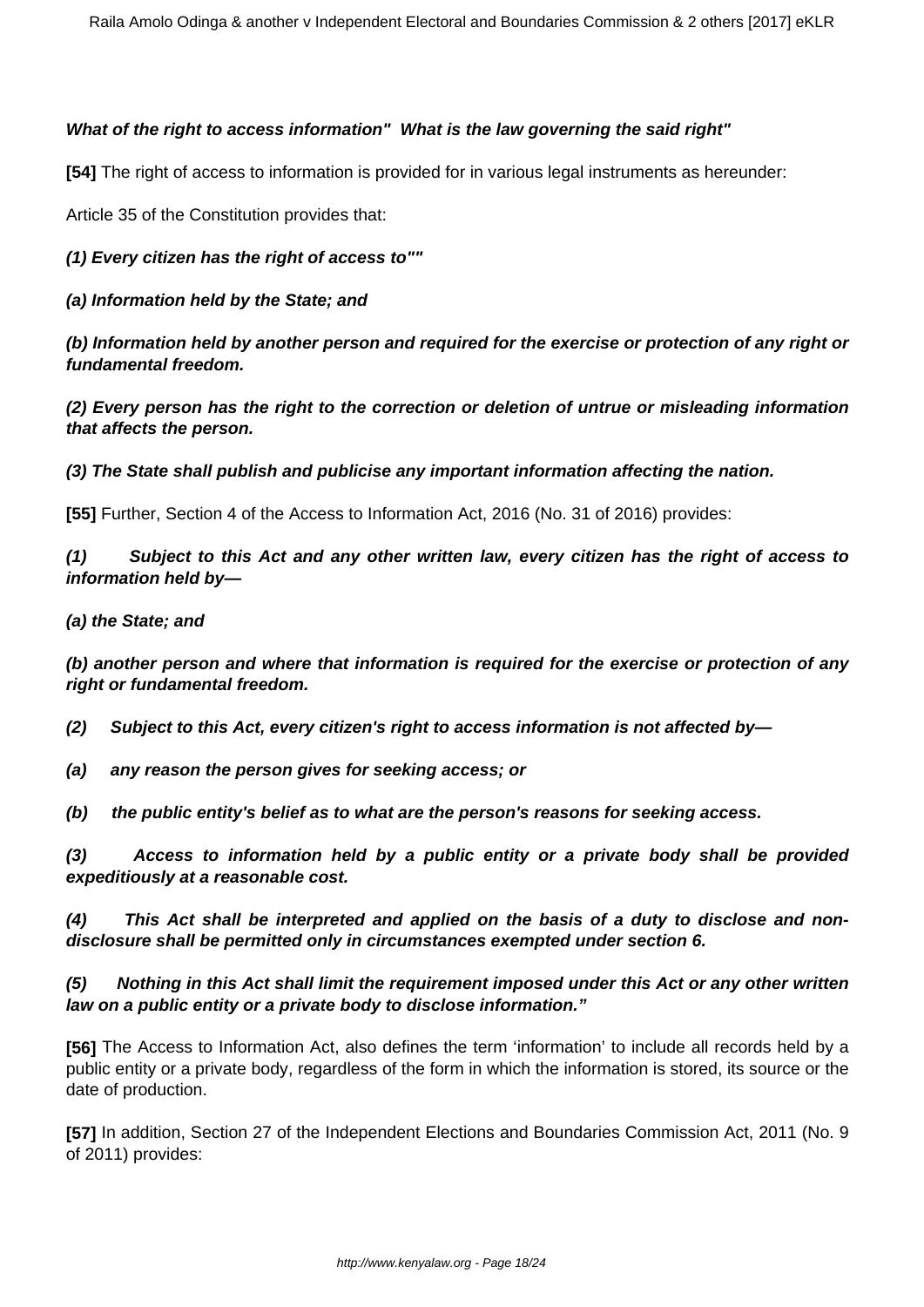**(1) The Commission shall publish and publicize all important information within its mandate affecting the nation.**

**(2) A request for information in the public interest by a citizen""**

**(a) Shall be addressed to the Secretary or such other person as the Commission may for that purpose designate and may be subject to the payment of a reasonable fee in instances where the Commission incurs an expense in providing the information; and**

**(b) May be subject to confidentiality requirements of the Commission.**

**(3) Subject to Article 35 of the Constitution, the Commission may decline to give information to an applicant where""**

**(a) The request is unreasonable in the circumstances;**

**(b) The information requested is at deliberative stage by the Commission;**

**(c) Failure or payment of the prescribed fee; or**

**(d) The applicant fails to satisfy any confidentiality requirements by the Commission.**

**(4) The right of access to information under Article 35 of the Constitution shall be limited to the nature and extent specified under this section.**

**(5) …**

**[58]** Further, the Elections (Technology) Regulations, 2017 provides for information security and data storage. In this regard, Regulations 15, 16 and 17 provide:

#### **15. Data Storage and access to Information**

**(1) The Commission shall store and classify data in accordance with the principles set out in the Access to Information Act, 2016 (No. 31 of 2016)**

**(2) An application to access information shall be in writing in English or Kiswahili and shall be made in the Form set out in the Second Schedule providing details and sufficient particulars for the public officer or any other official to understand what information is being requested.**

**(3) …**

**(4) The information officer shall reduce to writing, the request made under sub-regulation (3) in the Form set out in the Second Schedule and the information officer shall then furnish the applicant with a copy of the written request.**

### **16. Request for Information**

**" A person may request for information from the Commission, in accordance with Section 27 of the Independent Elections and Boundaries Commission Act, 2011 (No. 9 of 2011)"**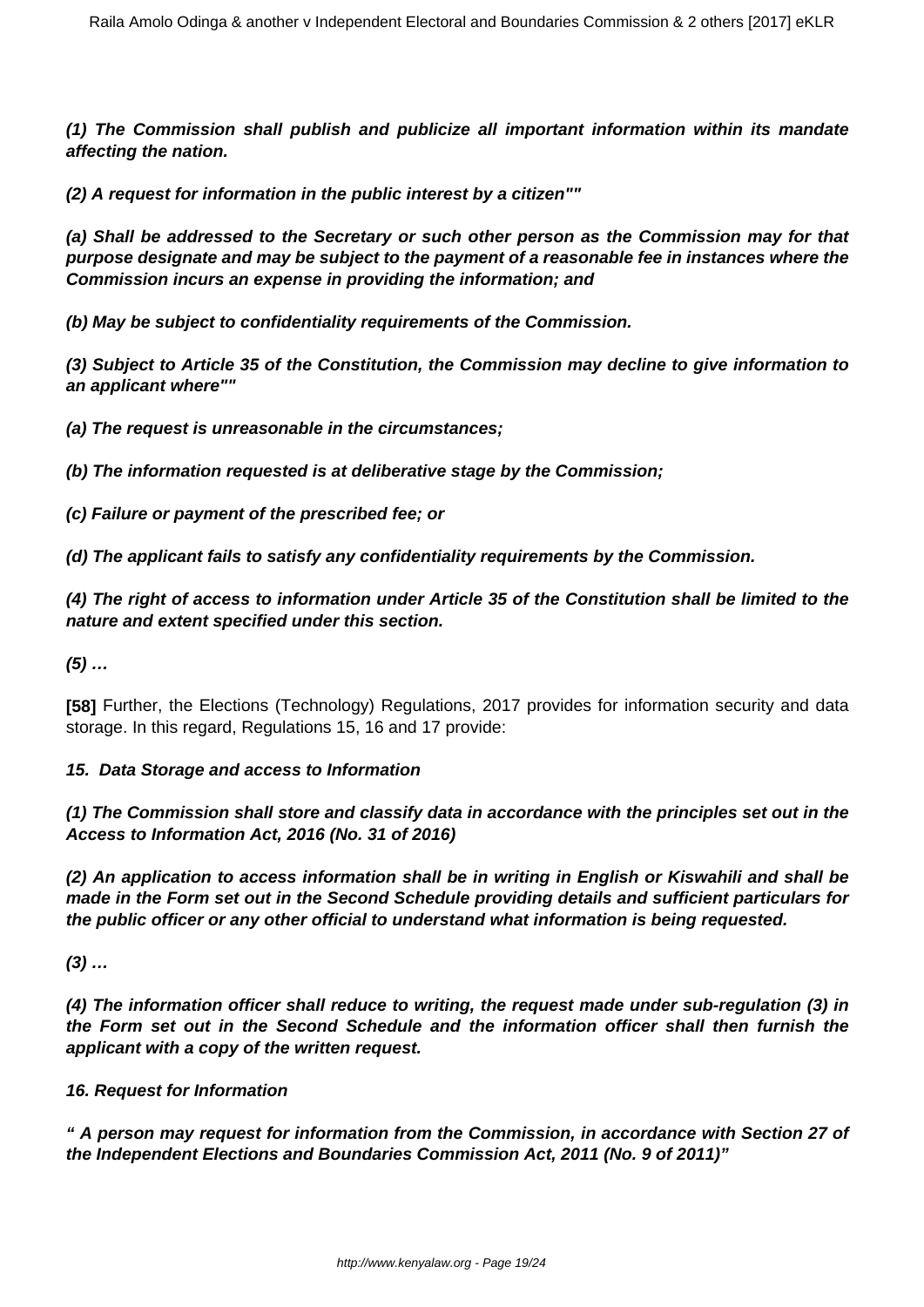## **17. Data Retention and Archive**

**"All electronic data relating to an election shall be retained in safe custody by the Commission for a period of three years after the results of the elections have been declared, and shall, unless the Commission or the court otherwise directs, be archived in accordance with the procedures prescribed by the Commission subject to the Public Archives and Documentation Service Act (Cap. 19) and the Kenya Information and Communications Act, 1998 (No. 2 of 1998)."**

**[59]** Applying law and the principles relating to scrutiny as well as and the law on access to information to the present application, there is no doubt that the Petitioners have signalled their intention to seek scrutiny and we have in that regard set out the specific parts of the Petition in which the issue of scrutiny has been pleaded as well as the kind of information they intend to access. They have also set out the parameters of the intended scrutiny in the petition namely, all rejected votes and spoilt votes, the returns of the Presidential Election including but not limited to Forms 34A, 34B and 34C, and the KIEMS Kit, the server(s) and website/portal.

**[60]** At the hearing of the application, a question was posed by the court as to the efficacy of a scrutiny of all the documents and equipment listed in the application taking into account the timelines for determining a Presidential Election dispute. It was the Petitioners' Counsel's position that the whole exercise involving both access to the Forms and technology should not take more than a few hours. Counsel for the 1<sup>st</sup> Respondent on the other hand stated that the access to Forms 34A and 34B may be granted and a report generated by the Registrar of this Court within a day. Indeed, it was Counsel's position that the 1<sup>st</sup> Respondent would avail all the original Forms 34A and Form 34B, as requested by the Petitioners, as long as the exercise that would ensue thereafter would be supervised by the Court.

**[61]** Counsel for the 2<sup>nd</sup> Respondent on his part stated that some of the prayers sought by the Petitioners would be impossible to implement. As a way of example, he stated that the KIEMS devices that were being sought, are kept in the respective constituencies and hence it would be impracticable to retrieve them within a short time for purposes of access by the petitioners. Furthermore, Counsel also urged that if the Court were to allow the Petitioners or any other person access to the KIEMS system as pleaded, the Commission would require to put in place a back-up system in order to safeguard the information stored therein, which system would take very long to set up. In addition, the Commission would also need to test the forensic tools that are to be used by the Petitioners in order to ensure that they are compatible with the system. We also note that Counsel for the  $1<sup>st</sup>$ ,  $2<sup>nd</sup>$  and  $3<sup>rd</sup>$  Respondents cautioned that any meaningful access to the software would take at the very least 3 weeks.

**[62]** Having addressed our minds to the above issues, it is our view that first, we note that as correctly argued by Counsel for the  $3<sup>rd</sup>$  Respondent, a party must be bound by its pleadings and secondly, any scrutiny of either the Forms or the technology must be made for a sufficient reason. Any prayer in the application that would seem to be an expansion of the case for the Petitioners or which would in effect be a fishing exercise to procure fresh evidence not already contained in the Petition would and must be rejected.

**[63]** In the above regard, and noting the submissions by Counsel for the 1<sup>st</sup> Respondent regarding access to Forms 34A and 34B prayers 5 and 6 of the application read as follows:

**"5. The 1st Respondent be compelled to give access to and supply to the court and to the Petitioners for scrutiny, certified photocopies of the original Forms 34A's 34B's and 34Cs prepared at and obtained from the polling stations by Presiding Officers and used to generate the final tally of the Presidential election, and pursuant to such production leave be granted for the**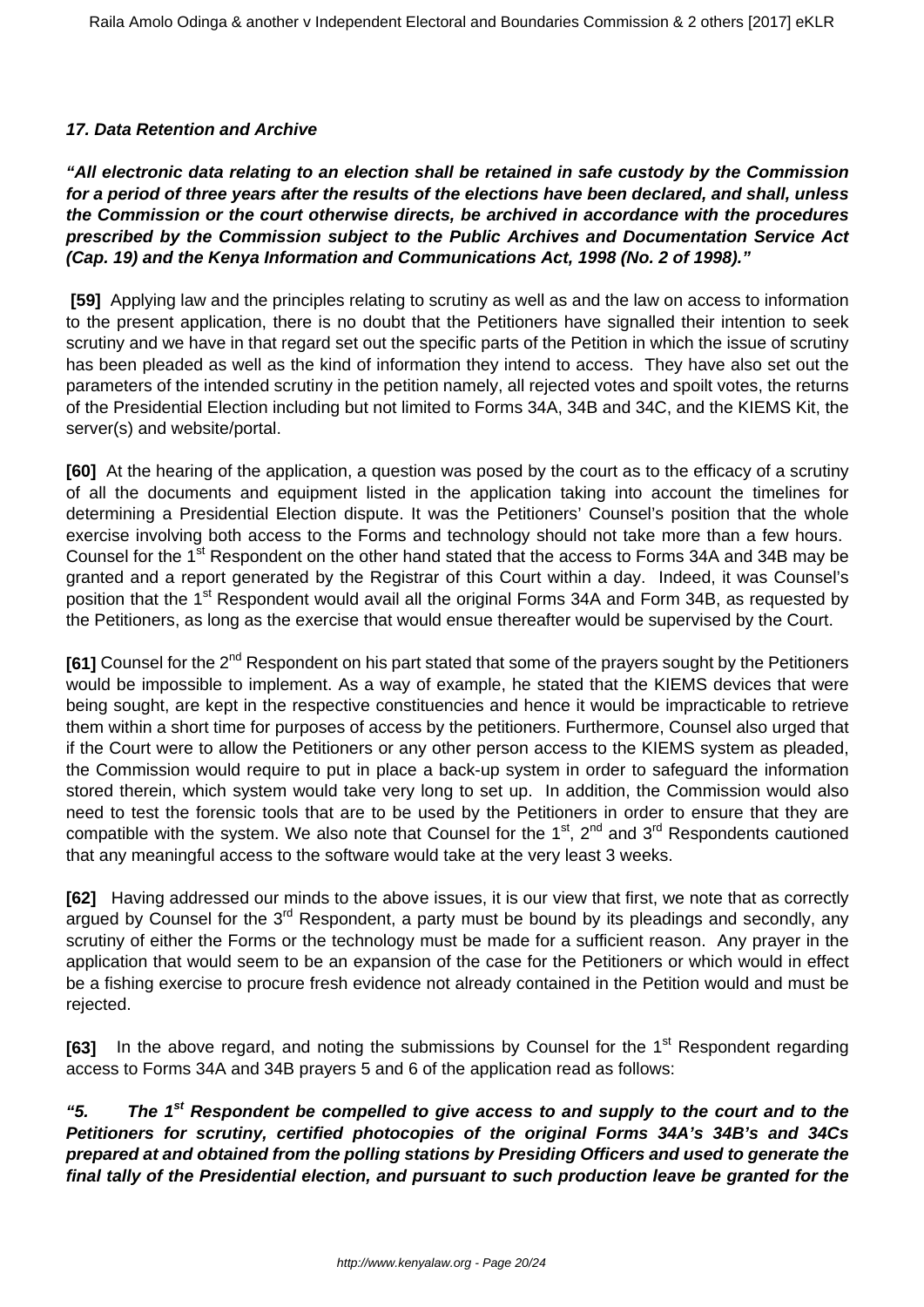**use of an aid or reading device to assist in distinguishing the fake forms from the genuine ones.**

# **6. The 1st Respondent be compelled to give the Petitioners access to Form 34A's 34B's and 34 C's from all 40,800 polling stations.** (sic)**"**

**[64]** In submissions before us, Mr. Muite, learned Senior Counsel on behalf of the 1<sup>st</sup> Respondent, stated that his client had no objection to access being granted in the above terms and in such other terms as the court may determine. Counsel for the Petitioners did not address this apparent concession but Counsel for the 3<sup>rd</sup> Respondent partly addressed the issue and conceded to a limited and programmed access to information contained in Forms 34A and 34B.

**[65]** On our part, we see no reason to deny the said prayers more so when the 1<sup>st</sup> Respondent has assured the court that any report on the access to and scrutiny of the Forms 34A and 34B would be filed in court within 48 hours of any such order by this court and we shall therefore make the necessary orders at the end of this Ruling.

**[66]** Regarding prayers 3 and 4 of the application, on the technological aspects of the election, noting the limited time that this Court has to hear and determine the petition challenging the Presidential Election and noting the need to ensure that only those orders that are practicable, reasonable and helpful in reaching a just and fair determination of the petition should be granted, we shall invoke that criteria in addressing the said prayers. We also particularly note the Petitioners' apprehension that the physical Forms 34A and 34B produced in Court by the 1<sup>st</sup> Respondent may not necessarily contain the results that were electronically transmitted and hence the request to access the IEBC's system in order to confirm the validity of the information contained therein. We further take into account the fact that our electoral system is partly electronic by its nature and hence the role played by technology in this regard cannot be completely ignored. Consequently, we hereby analyze the merit of each of the Petitioners prayers as hereunder.

**[67]** With regard to prayer 3 specifically, some of the actions for which access is sought have the potential of compromising the integrity and security of the 1<sup>st</sup> Respondent's electoral technological system and of individuals persons which, if granted, it is likely that the future use of the system may be compromised and therefore it is important to ensure that there is absolute confidentiality of passwords and usernames, locations of servers, identity of password holders, IP addresses and software running applications inter alia.

**[68]** Prayer 3 further seeks access and supply of a large number of software and hardware but in our view, there are possible security and software integrity issues that militate against a blanket grant of all the orders sought therein. Some of the orders sought also go outside the relevance and purview of the petitioners' case. Consequently, any order granted with respect to this prayer must be practical, timeous and relevant to the issues in contest. We shall at the end of this Ruling therefore grant orders of access and supply of information that meet the above criteria and we are confident that the said information will also assist the court reach a fair decision in the petition and without jeopardizing or compromising any party's stated position in it.

**[69]** Regarding prayer 3(a), the same is impractical and difficult to grant because Safron Identity and Security, it was submitted by counsel for the 1<sup>st</sup> and 3<sup>rd</sup> respondents, is a soft ware company based in France and not being party to these proceedings, to demand that "persons and systems" related to it should be accessed by the Petitioners is impractical and may unnecessarily delay the hearing and determination of the petition.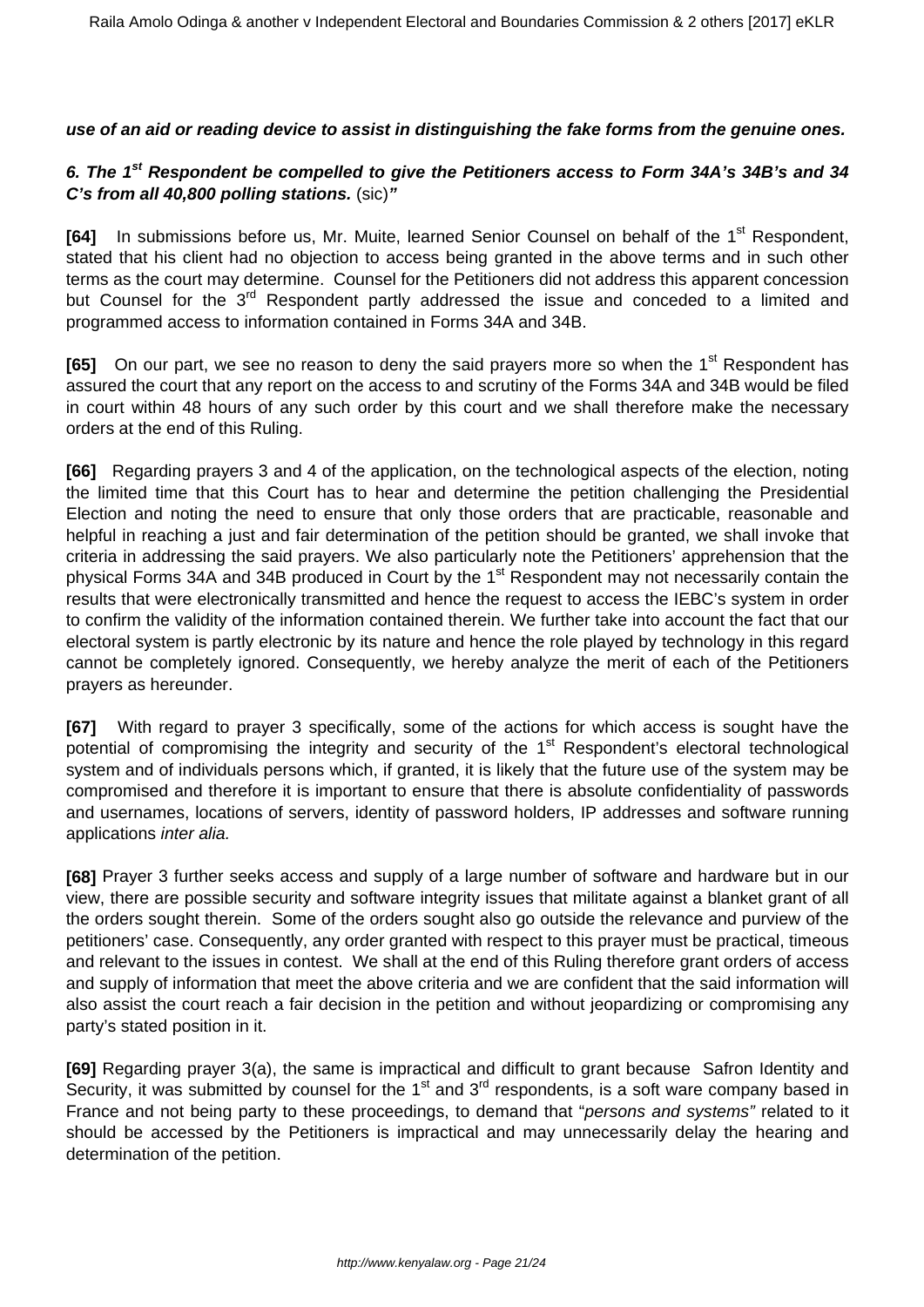**[70]** Regarding prayer 7 on the filing of further affidavits arising from the above information being obtained, noting the time left for hearing and determination of the petition (less than 4 days), such an order would only but delay the proceedings and we see prejudice if the respondents would not be able to respond to the issues raised therein. That prayer is therefore disallowed.

**[71]** Having so held, one aspect of the Petition and application require addressing at this stage. It has been the Petitioners claim in pleadings that during the Presidential Election, Forms 34A were not captured, stored and transmitted in the expected timeframe, a claim partly raised in prayer 3(g) of the application. In that context, we hereby order that the 1<sup>st</sup> Respondent shall supply to the Petitioner and 3<sup>rd</sup> Respondent for their scrutiny scanned and transmitted copies of Forms 34A and 34B forthwith.

## **C. FINAL ORDERS**

[72] Having so held, the final Orders we make are that the Petitioners as well as the 3<sup>rd</sup> Respondent shall be granted a read only access, which includes copying (if necessary) to –

**(a) Information relating to the number of servers in the exclusive possession of the 1st Respondent.**

**(b) Firewalls without disclosure of the software version.**

**(c) Operating systems without releasing the software version.**

- **(d) Password policy.**
- **(e) Password matrix.**
- **(f) System user types and levels of access.**

**(g) The IEBC Election Technology System Redundancy Plan comprising of its business continuity plan and disaster recovery plan.**

**(h) Certified copies of certificates of Penetration Tests conducted on the IEBC Election Technology System prior to and during the 2017 General and Presidential Election including:**

**(i) Certified copies of all reports prepared pursuant to Regulation 10 of the Elections (Technology) Regulations , 2017; and**

**(ii) Certified copies of certificate(s) by a professional(s) prepared pursuant to Regulation 10(2) of the Elections (Technology) Regulations, 2017**

**(i) Specific GPRS location of each KIEMS Kit used during the Presidential Election for the period between and including 5th August, 2017 and 11th August, 2017.**

**(j) Certified list of all KIEMS Kits procured but not used and/or deployed during the Election;**

**(k) Polling station allocation for each KIEMS Kit used during the Presidential Election;**

**(l) Technical Partnership Agreement(s) for the IEBC Election Technology System including but not limited to:**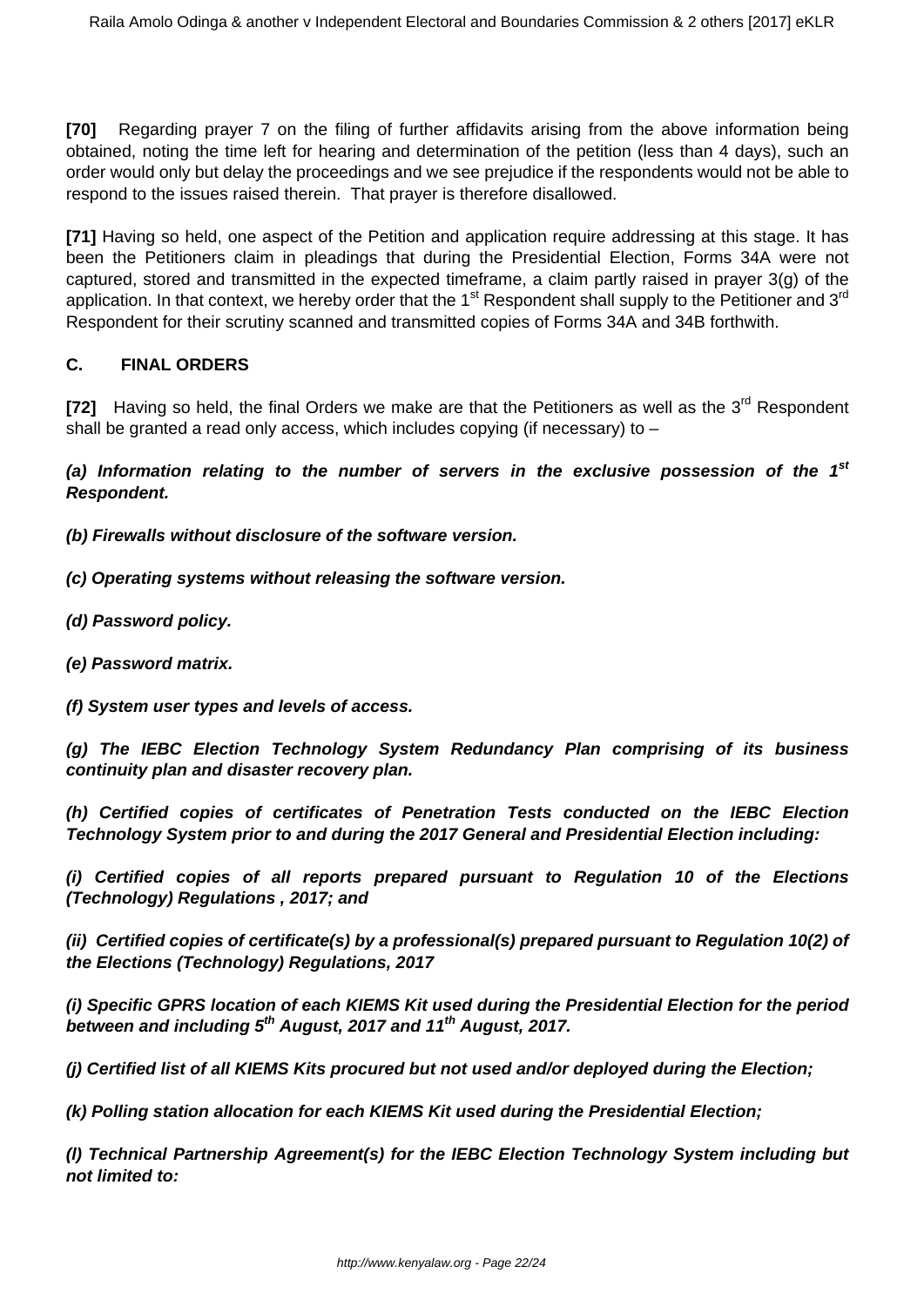**(a) List of the technical partners;**

**(b) Kind of access they had; and**

**(c) List of APIs for exchange of data with the partners**

**(m) Log in trail of users and equipments into the IEBC Servers.**

**(n) Log in trails of users and equipments into the KIEMS Database Management Systems.**

**(o) Administrative access log into the IEBC public portal between 5th August 2017 to date.**

**(p) The information listed in (m), (n) and (o) above shall be issued in soft copy to the petitioners and 3rd respondent.**

**(q) Certified photocopies of the original Forms 34A's 34B's and 34Cs prepared at and obtained from the polling stations by Presiding Officers and used to generate the final tally of the Presidential election, and pursuant to such production leave be granted for the use of an aid or reading device to assist in distinguishing the fake forms from the genuine ones.**

**(r) Forms 34A 34B and 34 C from all 40,800 polling stations.** 

**(s) Scanned and transmitted copies of all Forms 34A and 34B.**

**[73]** Consequent upon the said Orders, we hereby make the following further Orders:

**(i) The Registrar of this court assisted by a number of judicial officers and staff as she may determine shall supervise access to the certified copies of original Forms 34A and Forms 34B by the petitioners and 3rd Respondents at such a venue as she shall determine in consultation with the parties. A report on that exercise and related issues shall be filed by the Registrar by Tuesday, 29th August 2017 at 5.00 p.m. and parties are at liberty to submit on it at the end of the hearing.**

**(ii) In the exercise set out in (a) – (p) above, priority shall be given to the;** 

**(1) 292 Polling stations as deponed to at paragraph 12 of Norman Magaya Affidavit sworn on 23rd of August 2017;**

**(2) 688 polling stations as deponed to at paragraph 15 of Omar Yusuf Mohammed affidavit sworn on 24th August 2017;**

**(3)14,078 polling stations as deponed at paragraph 70 of Dr. Nyangasi Oduwo's affidavit dated 18th August 2017**

**(iii) An ICT officer designated by this court from among its ICT staff and two independent IT experts appointed by the court shall supervise access to the technology in paragraph 72 above at such a venue as they may determine in consultation with the parties. A report on that exercise and related issues shall be filed by the said officer and experts by 5.00 p.m. on Tuesday, 29th August 2017 and parties are at liberty to submit on it at the end of the hearing.**